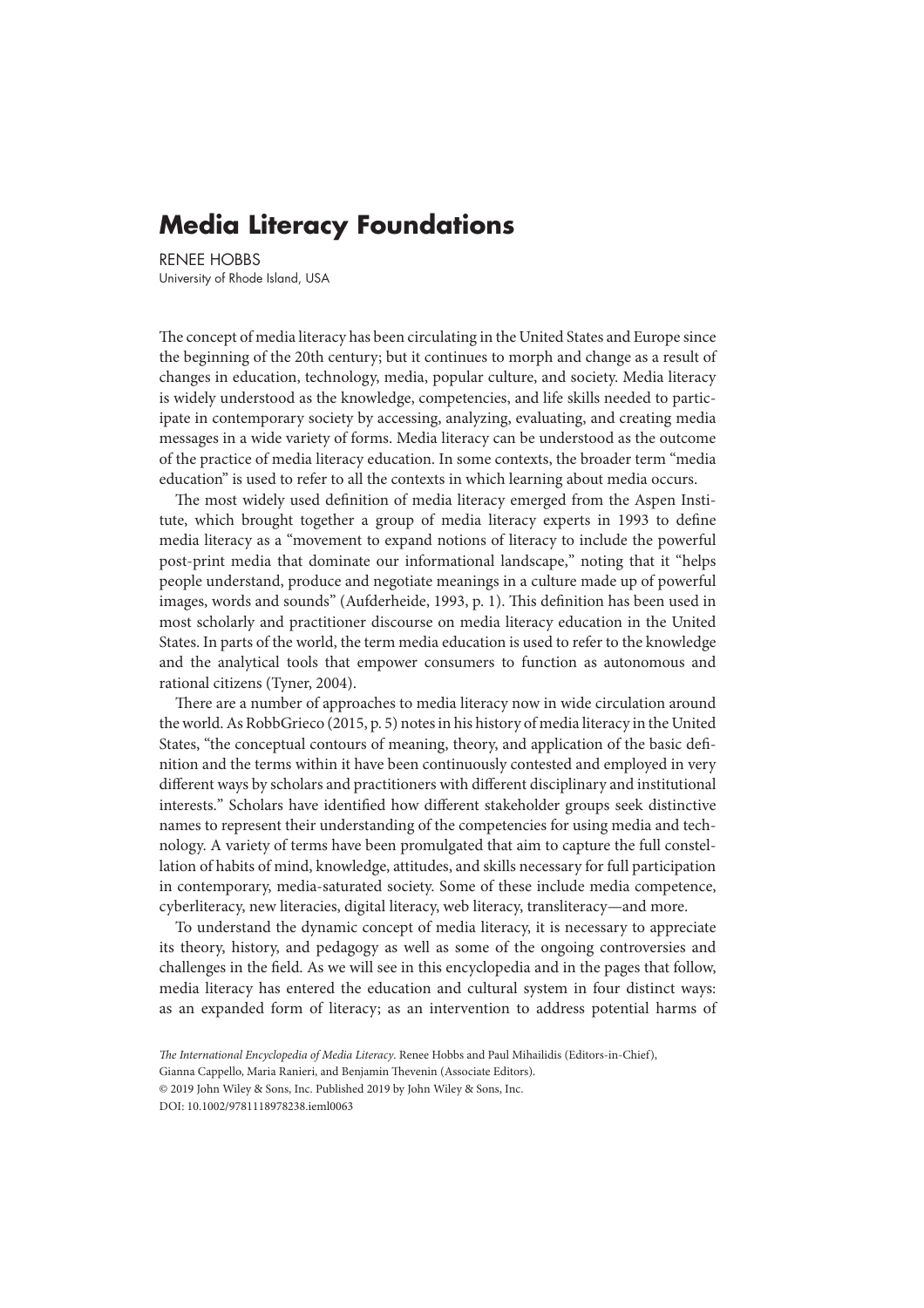media exposure; as an approach to integrate digital technology into education; and as a dimension of global citizenship.

# **Theories of media literacy**

Because of its transdisciplinary nature, media literacy has been conceptualized in relation to four primary theoretical positions: as a means to counter the negative effects of mass media; as a way to counter the hegemonic power of mass media; as a way to recognize the structure and constructed nature of media messages; and as a way to acknowledge the role of play, identity, voice, and subjectivity in the practices of consuming and creating media. Each of these four traditions has its adherents and its detractors, which has contributed to some of the "great debates" in the field (Hobbs, 1998).

The rhetorical tradition, developed by scholars in the humanities, has long recognized the importance of language and other symbol systems as a structuring tool for human thought and action. For 2500 years, beginning with the transition from oral to written culture, people have been debating whether media emancipate us or are forms of social control. The argument goes back to ancient times, with questions like these: How does our use of symbol systems like language and images shape social relationships? What is gained and what is lost with the strategic use of language and other symbols as tools for expression, persuasion, and advocacy? How can symbol systems be used to express, distort, or misrepresent our sense of personal identity, the value of social relationships, and our understanding of reality? During the 20th century, the rise of structuralism and poststructuralism created renewed interest in these questions, exploring the relationship between language and other symbol systems as they connect to perception, cognition, and meaning-making. In the field of communications, Marshall McLuhan was perhaps the foremost scholar within this tradition. By practicing an inquiry approach to media, McLuhan theorized that learners might shift the perspective on the media environment in order to assess what is gained and lost through our uses of media technologies— ultimately in order to act more strategically about media use (Strate, 2016).

The media effects tradition has also been aligned with media literacy, as researchers who examine the impact of media on attitudes, beliefs, and behaviors conceptualize media literacy as a means to minimize the potentially negative consequences of media violence, cyberbullying, stereotyping, or consumer culture. Media literacy is positioned as a way to solve the problem of children and young people, who can be duped or misled by media messages from advertising, news, and Hollywood. In this view, audiences are vulnerable to negative media messages and media users must gain knowledge and skills in order to resist media influence and attain a critical distance from the overwhelming, symbolic environment of the media. It's been claimed that this theoretical framework presents a deficit model of learners. But advocates of this position say that it is responsive to the real needs of parents and educators, as they see children's active imitation and uncritical acceptance of the values presented in mass media and popular culture. In a comprehensive meta-analytic assessment of 51 studies, Jeong, Cho, and Hwang (2012) found a substantial overall effect size of media literacy interventions on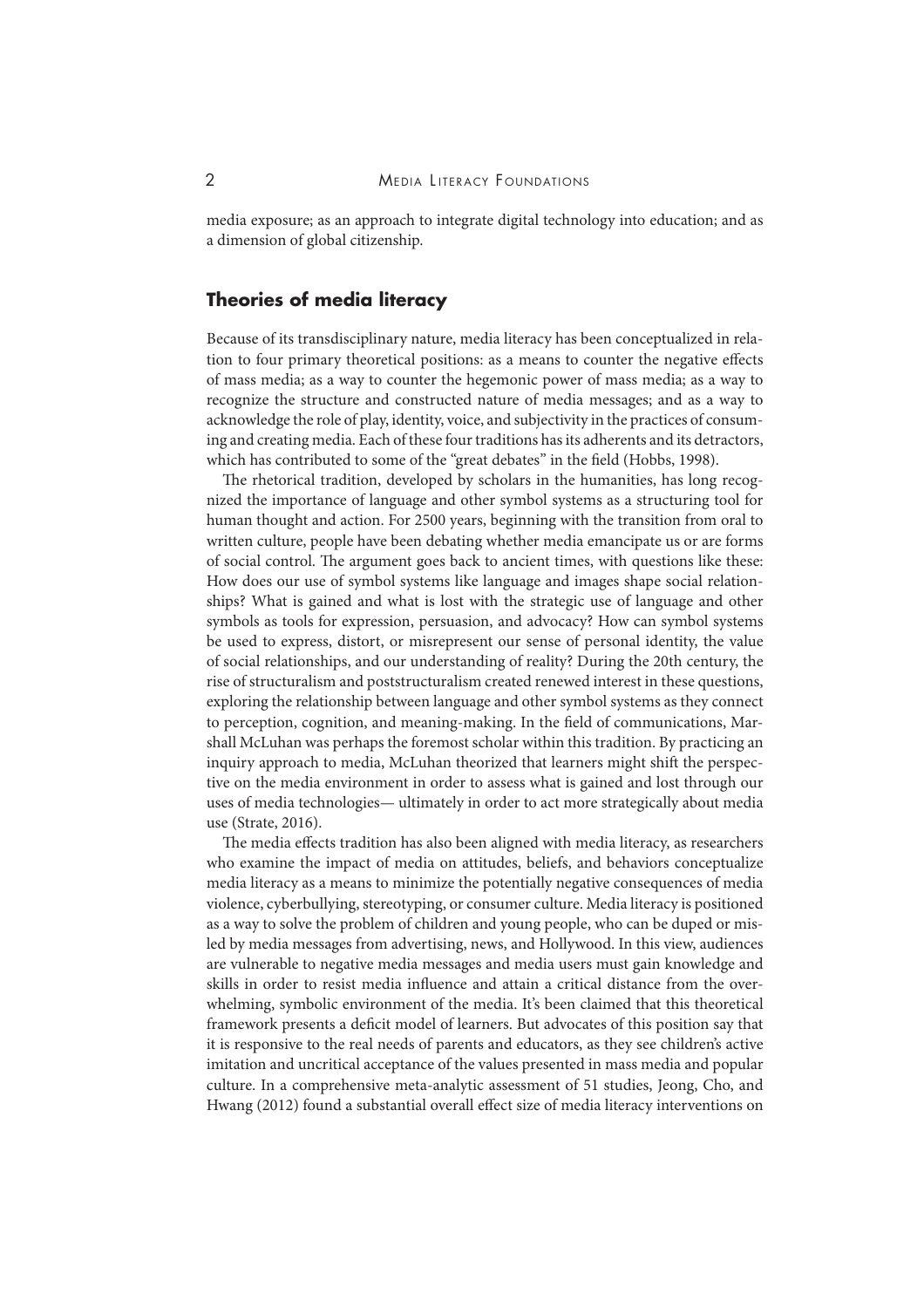outcomes such as media knowledge, criticism, perceived realism, influence, behavioral beliefs, attitudes, self-efficacy, and behavior. Researchers found that the magnitude of intervention effects did not vary by agent, target age, the setting, audience involvement, topic, country, or publication status.

The critical cultural studies tradition has embraced media literacy as a means to theorize the audience of mass media as made up of passive dupes of the culture industries. In this view, the mass audience consumes the products of the culture industries, which reproduce power relations in favor of those who control the means of production, and finds the products of this culture (movies, music, and the like) both irresistible and inescapable; it cannot help delighting in seeing itself reproduced in the endless variation of representations of capitalist mass production. But media products alienate the masses from the means of production of their own culture and suppress critical thinking on the part of the audience by creating a spectacular demand for automatic cognitive processing. Audiences may like the pleasure of feeling superior to mass media and popular culture. It makes them feel like experts. But critical theorists scorn this pleasure, positing that it produces a false consciousness in the mass audience. Media literacy education that pulls back the curtain on the political economy of the media helps audiences become capable of resisting dominant discourses through oppositional meaning-making (Cappello, 2016). Assuming that corporate media institutions perpetuate injustices, students are encouraged to identify sexist, racist, heteronormative, and class-biased media messages and representations and to create their own media messages to counter these representations. They are also offered opportunities to access information and entertainment that is produced by nonmainstream independent and diverse producers (Kellner & Share, 2005).

In the American cultural studies tradition, audiences are conceptualized as active, not passive, engaged in the creative work of meaning-making. Media literacy competencies include those related to play, identity, voice, and subjectivity in the practices of consuming and creating media (Jenkins, Clinton, Purushotma, Robison, & Weigel, 2007). Research on highly engaged audiences, including fans, has been critical to the development of this line of argument. In this tradition, media fans are a perfect model of the active audience; theorists emphasize the idea that culture is produced by the people, from the bottom up, as well as from the top down, by powerful institutions like mass media. The rise of user-generated content and the use of digital platforms for creating and sharing ideas have validated this approach (Bulger & Davison, 2018). Thus educators engage learners through the use of tools for accessing and responding to popular culture, including blogging, message boards, and video production. The engagement that results from interest-driven learning is thought to promote lifelong learning skills (Ito et al., 2013).

To synthesize ideas from these four theoretical traditions, a set of key concepts and core principles has developed among the knowledge community, as the latter expanded and developed through contact at scholarly and professional conferences and through publication of ideas in books, journals, monographs, and videos. Originally developed by the Center for Media Literacy (Thoman & Jolls, 2005), as part of the Aspen Institute Leadership Conference on Media Literacy in 1992, and further refined by a variety of scholars over time, the key concepts include these five ideas: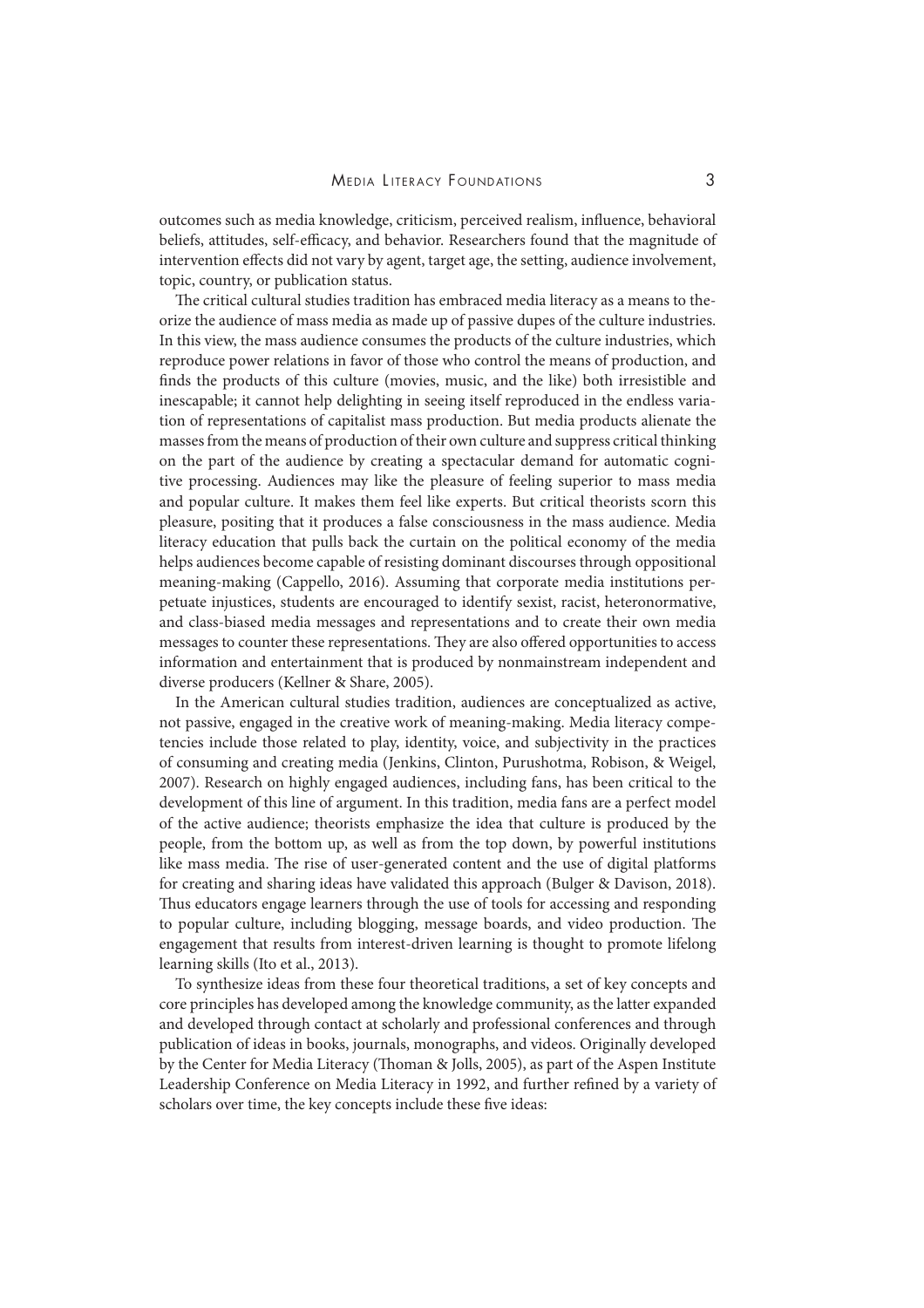- 1. All media messages are constructed.
- 2. Media messages use medium- and genre-specific codes and conventions.
- 3. Different people interpret media messages differently.
- 4. Media have embedded values and points of view.
- 5. Media messages have political, economic, and social power because they influence perceptions, attitudes, and behavior.

In addition, the National Association for Media Literacy Education (NAMLE) (2007) identified a few key principles of media literacy: (i) media literacy education requires active inquiry and critical thinking about the messages we receive and create; (ii) media literacy education expands the concept of literacy to include all forms of media (i.e., reading and writing); (iii) media literacy education builds and reinforces skills for learners of all ages—skills that, like print literacy, necessitate integrated, interactive, and repeated practice; (iv) media literacy education develops informed, reflective, and engaged participants, essential to a democratic society; (v) media literacy education recognizes that media are a part of culture and function as agents of socialization; and (vi) media literacy education affirms that people use their individual skills, beliefs, and experiences to construct their own meanings from media messages.

#### **Some history**

The history of media literacy is complex and contextual, as each country and region has an account of how these ideas and practices developed over time and historical accounts are situated in personal and collective memory (Hobbs, 2016). Film viewers recognized the importance of talking about film within the first years of exposure. Between 1915 and 1934, educators and parents around the world engaged in community film discussions and dialogues, redefining notions of spectatorship. One example of a local cinema club devoted to the study of film was the Cleveland Cinema Club, founded in 1915. In Europe, cinema clubs existed across the United Kingdom, France, and Italy, influencing how a generation of educators conceptualized film and media education. Researchers have also described the historical origins of youth cinema clubs in Russia, noting that the form and structure of these clubs made them serve as a precursor to contemporary media literacy education programs (Federov & Friesem, 2015).

During this time, the concept of active film viewing also became a part of the serious study of film in the context of university and higher education; and, as Polan (2007) has observed, there were three distinct threads to teaching about film that focused on (i) the industrial craft of film production; (ii) the aesthetic form and content of film stories; and (iii) the cultural influence of film on social norms, attitudes, and behaviors.

During the 20th century, the press, radio, and television began to be understood as shaping culture and society, generating a significant level of interest around the world in understanding how new tools of expression and communication affected children and youths. In the United States, the Payne Fund studies represented a first attempt to investigate the media's influence in public life using principles of social science to measure film's impact on knowledge, behavior, and socialization. Some of the Payne studies explored the frequency of movie viewing as well as the influence of films on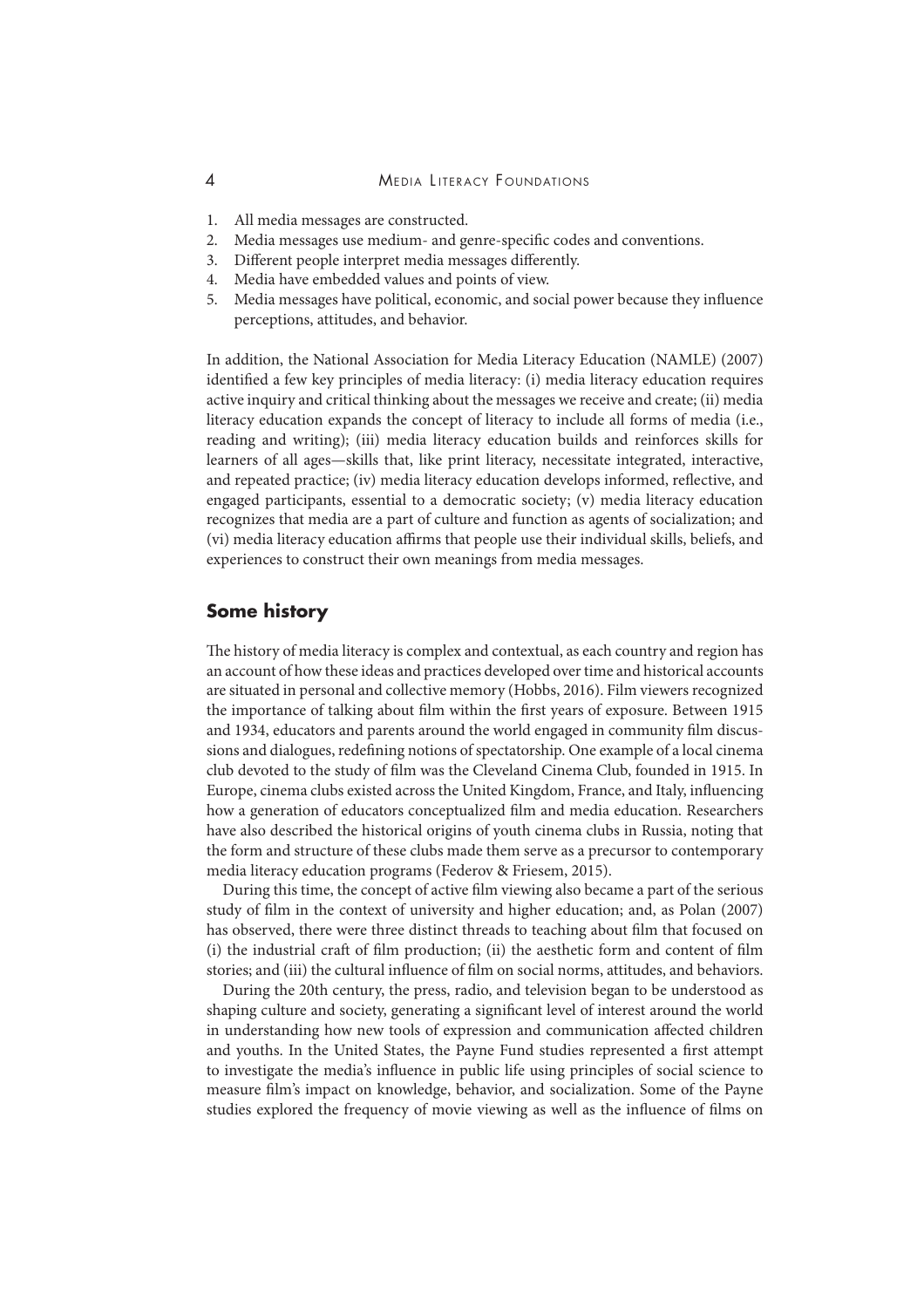children's sleep habits and on their attitudes toward racial and ethnic groups. Other studies showed that children and adults acquire considerable general information about school subjects, including English, history, and geography from movie viewing. It was hypothesized that movies could revolutionize the means by which traditional academic subjects are taught in the classroom, especially for those who were not academically gifted. As a result of pioneering media educators, educational media began to be produced in a number of countries around the world.

The culminating volume in the Payne Fund Studies was Edgar Dale's (1938) *How to Appreciate Motion Pictures*, a book intended for high school teachers and students. This work stood in distinct contrast to the dominant discourse of the other Payne Fund studies, which in general characterized children and young people as being seduced by the overwhelming visual spectacle of films into adopting questionable moral values. Dale wrote about the practice of *film appreciation*, which, even then, had some early advocates among high school teachers, social workers, youth advocates, parents, and the clergy. He believed that film viewers could analyze cinematography, study the narrative representations of race and wealth, assess historical accuracy, and relate a character's behavior to their own personal lives (Dale, 1938). Such methods of viewing were thought to produce discriminating viewers who would serve as new types of consumers, enticing Hollywood to create quality films. Advocates of film appreciation thought they could produce a new generation of filmmakers, who might reform Hollywood either by working within the film industry or by competing with Hollywood in alternative venues devoted to educational and documentary filmmaking.

Media reform and media advocacy have long been comingled with media literacy. All across the United States, "Better Broadcast" groups were formed in the 1930s, often co-sponsored by organizations such as the American Association of University Women. By the 1950s, with the advent of television, in the United States these groups came together at a national level, to form the American Council for Better Broadcasts, with representatives from 18 national organizations and 18 state groups and with delegates from 93 cities in 34 states. Their mission was to stimulate the broadcasting of good radio and TV programs; to study in order to arrive at a standard for judging the programs; and to encourage stations in fulfilling their obligations to serve the public interest, convenience, and necessity. The monthly newsletters of this particular organization morphed into the *Telemedium*, a publication of the National Telemedia Council in Madison, Wisconsin.

In England, early government support for media education was an important source for funding and visibility. The British Film Institute, a government agency, actively supported a discourse community of educators by disseminating publications, journals, curriculum resources, and conferences, as Bolas (2009) has chronicled in his history of the rise of screen education in England. In the 1950s the British Society for Education in Film and Television published the journal *The Film Teacher*, edited by Derek J. Davies, which aimed to explore how to immunize children from negative media influence and help children practice discrimination in evaluating film quality. Other journals promoting audiovisual education also proliferated, and the British Film Institute promoted instructional strategies for teaching film through the dissemination of film extracts, which were made available to teachers. The topic of media violence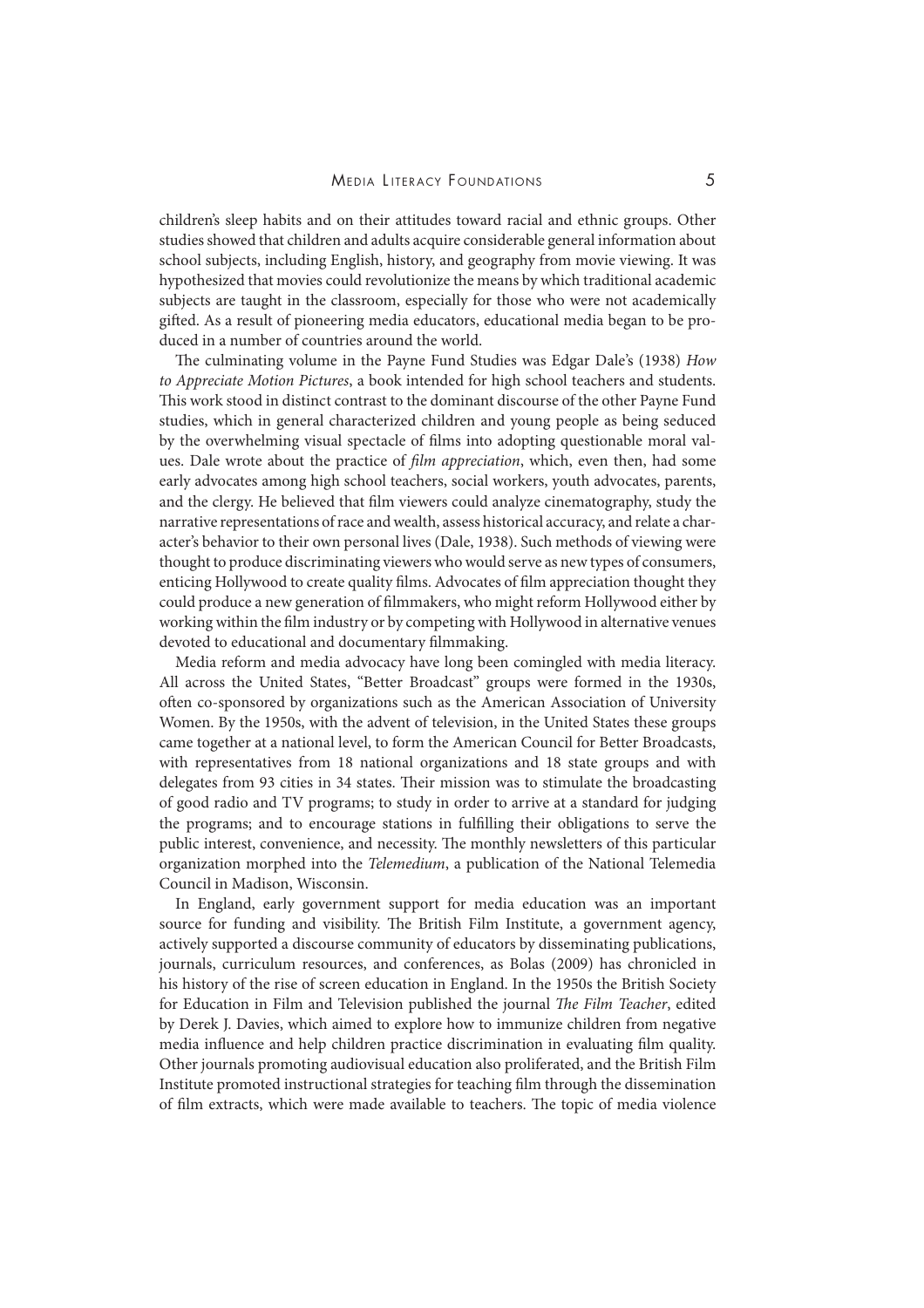also attracted substantial attention, as British educators were concerned about films "in which vicious behavior is disguised, presented in a form in which audiences can enjoy it with a clear conscience" (Mackendrick, as quoted in Bolas, 2009, p. 74).

British students could take a film appreciation class in some schools, but they did so as an additional subject superimposed upon an already full schedule and with no academic credit to be acknowledged. By the mid-1950s, the book *Teaching Film*, by Grace Greiner, identified five approaches to teaching film to high school students through discussion, namely moral, sociological, critical, technical, and historical approaches. During this time, it was relatively rare to engage children and young people in film production; but one article, published in *Film Teacher* in 1955, describes a program where children created short film and learned that the process involves a lot of planning, collaboration, and hard work.

Often considered the grandfather of the North American media literacy movement, Canadian philosopher Marshall McLuhan created a media literacy syllabus for high school students under the rubric of a new approach to language and literature, emphasizing the practice of interpretation not through an expert transmission model, but through probing, deconstruction and close reading and using advertising and other popular culture texts for literary analysis (Strate, 2016). Terms such as genre, language, audience, message, medium, meaning, form, content, and context were central to this approach. As a result, Canadian English educators took the early lead in developing curriculum resources to extend these ideas into classrooms.

At a time when media education was generally conceptualized as teaching *with* film and media, McLuhan's emergence in the 1960s offered educators fresh perspectives on educating the TV generation by teaching *about* media. In his view, societies have always been shaped more by the nature of the media with which individuals communicate than by the apparent content of the communication. His dictum "the medium is the message" came to embody the historical view that the means by which human beings communicate have always structured their actions. He also introduced the idea that the mass media were turning the world into a "global village," shrinking the world in terms of shared experience.

By the mid-1970s there was a growing discourse about television's impact on children and youths and increasing public awareness that media literacy could support media reform initiatives, educational innovation, and assistance for parents and caregivers. Elizabeth Thoman created *Media&Values* as a magazine for the Center for Media and Values, which became the Center for Media Literacy. As the most influential nonprofit organization promoting media literacy in the United States in the 1980s and 1990s, the Center helped formulate media literacy concepts and educational practices and inspired cross-disciplinary conversations between stakeholders in media studies, education, and the public sphere that contributed to the current field of media literacy education. Over 16 years, the *Media&Values* magazine reflected the shifts in media literacy education, from a mostly protectionist paradigm concerned with helping individuals mitigate negative media effects to an empowerment paradigm seeking to help people use media for their benefit (RobbGrieco, 2015).

During the 1970s, some schools in the United Kingdom were actively involved in teaching about media. In 1980 Len Masterman wrote *Teaching about Television*,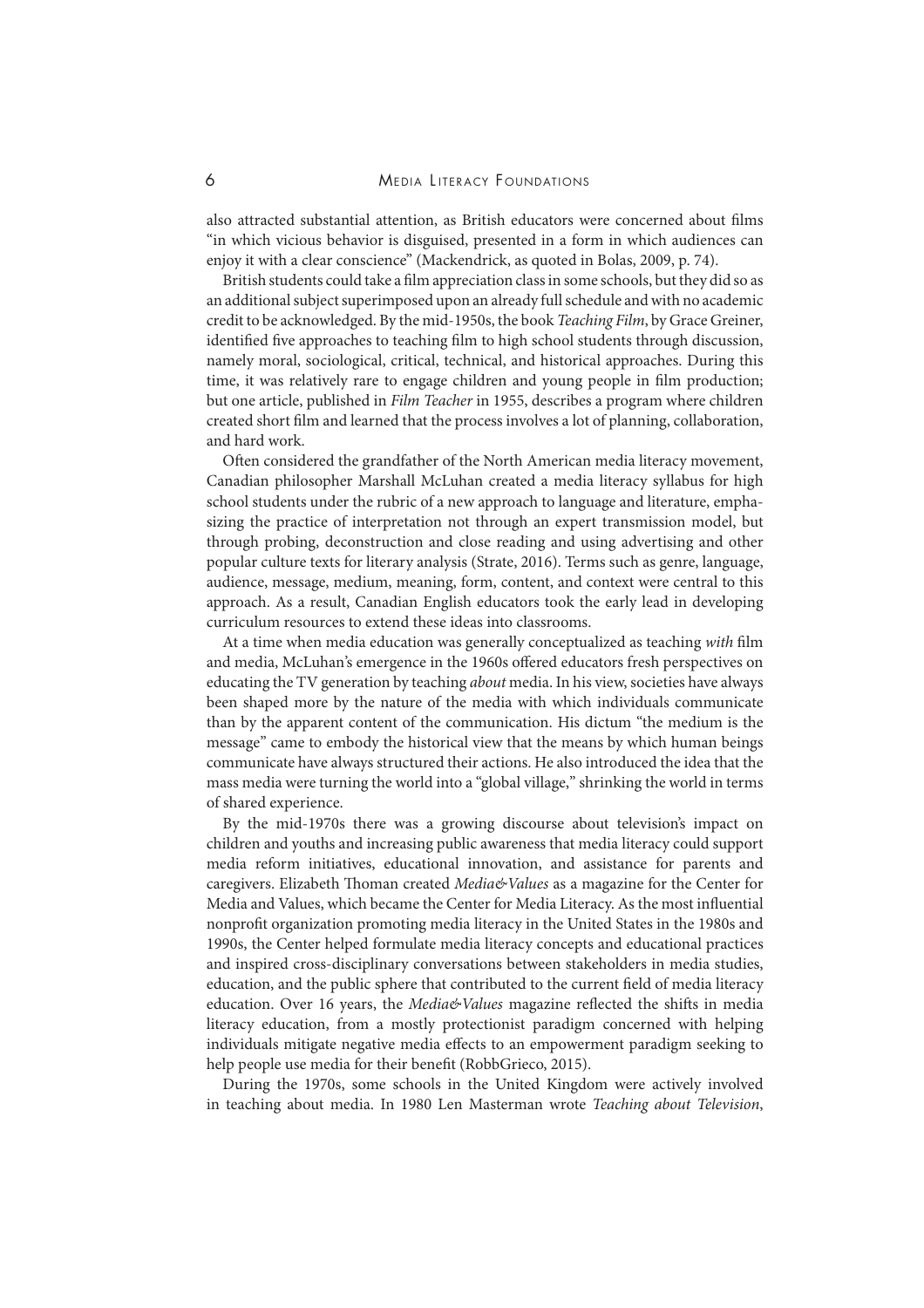which offered a comprehensive philosophy and overview of pedagogical methods that represented best practices among educators. At the time, a distinct tension was evident between educators who focused on the analysis of media and educators who made students engage in creating media. In some US communities, school-based programs in media production developed in the 1970s, but were eventually cut owing to budget shortfalls; as a result, afterschool and summer youth media programs sprang up to provide children with media production learning experience. When Neil Postman popularized the idea of media literacy through books like *Amusing Ourselves to Death* (published in 1985), he emphasized the ways in which media discourses were reshaping politics, education, religion, and the news and positioned media literacy as an empowering solution to the cultural problems brought on by television. His longstanding support for media literacy spurred interest from college faculty and educators in K-12 (i.e., US primary and secondary education) schools.

A national and international community developed by the 1980s, as schools were actively experimenting with media literacy in Canada, the United States, the United Kingdom, Germany, and other nations. In 1987, Ontario was the first Canadian province to mandate media education, publishing *Media Literacy*, a resource guide for middle school and high school learners. In 1998 a national organization was formed to support the work of media literacy educators and became the National Association for Media Literacy Education. During this time a scholarly and professional literature began to emerge.

All over the world, media literacy education shifted greatly during the second decade of the 21st century as a result of increased access to digital technology in schools. Digital technology enabled new forms of pedagogy as the Internet entered the classroom. By 2005, many states and provinces in North America included a media literacy strand in English language arts education, which gave media literacy equal status with traditional areas of interest and emphasis such as oral communication, vocabulary, reading, and writing. In Turkey, a media literacy elective course was developed for middle-school students in 2007. By 2015, more than 350 000 children would enroll in the course each year (Hobbs & Tuzel, 2017).

The rising public concern about fake news and disinformation has also had an impact on public interest in media literacy. Although measuring media literacy has proved contentious, especially as regards the development of comparable, standardized indices, policymakers and citizens recognize the value of a well-educated population whose members have the habits of mind needed to critically analyze and create media in a wide variety of forms (Bulger & Davison, 2018). For these reasons, media literacy has entered the education and cultural system in four primary ways: as an expanded form of literacy; as an intervention designed to address potential harms of media exposure; as an approach designed to integrate digital technology into education; and as a dimension of global citizenship.

#### **Media literacy as literacy**

Educators and artists understand media literacy as aligned with the practice of creative expression, interpretation, and meaning-making. Terms such as author, text, audience,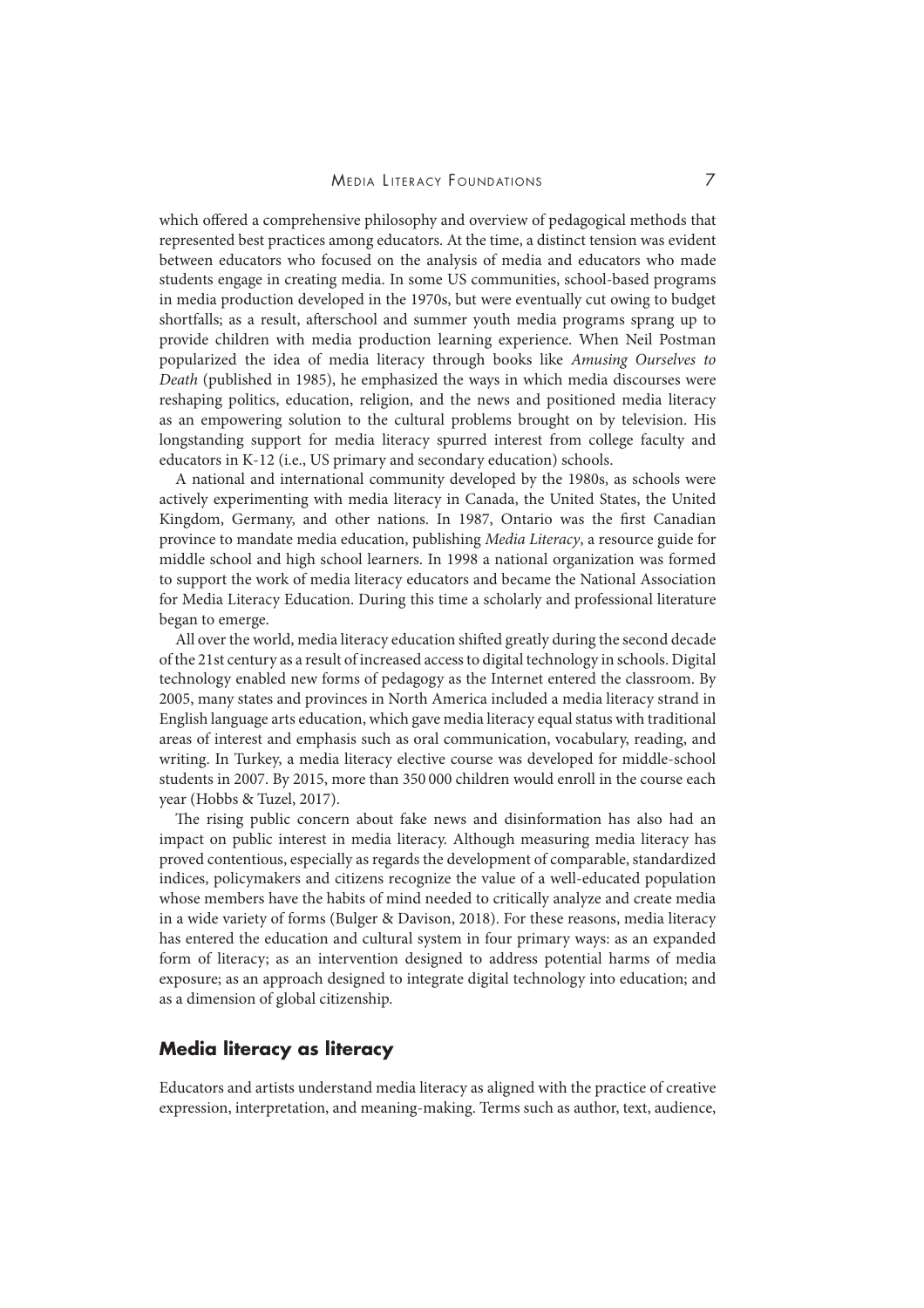message, meaning, and representation have also expanded from their earlier semantic areas, which were focused on writers and writing, toward the inclusion of forms of expression and communication that incorporate visual, audiovisual, sound, interactive, and digital formats and modes.

Although literacy has traditionally been understood as the sharing of meaning through spoken and written language, the concept is expanded to include a wider variety of symbolic forms, for example images, graphic design, and multimedia. New forms of expression and communication are displacing the primacy of print language. Because social media tools and platforms have enabled group collaboration and community dialogue, audiences have become producers, and the gap between productive literacies and receptive literacies has narrowed.

In this view, literacy is no longer confined to the domain of printed language. Literacy educators have also begun to rediscover the role of media literacy in reading and writing instruction. There are important connections between visual production and alphabetic reading and writing, as writing teachers used the instructional strategy of producing media to encourage critical analysis, promote creativity and invention, consider the relationship between image and word, and destabilize concepts of linearity and originality through the application of concepts such as assemblage and remix. Although print-based text is in no way endangered, it now "interacts with digital technologies and multimodality to create more complex texts" (Carrington & Robinson, 2009, p. 5). Learners' engagement with media is explored through the examination of various interpretive communities and affinity groups, which develop as those who have similar interests learn from one another with digital texts, tools, and technologies.

Literacy practices are embedded in situational contexts. The widespread availability and circulation of texts creates opportunities for many different forms of shared cultural participation, and yet also demands increased levels of intellectual curiosity, critical analysis, and creative expression. Inspired by Vygotsky's work on apprenticeship, literacy scholars acknowledge intellectual interdependence between learners and teachers in a particular culture, as learners do not merely absorb messages in the cultural environment but actively co-construct them (Lee & Smagorinsky, 2000). Thus literacy practices are shifting from a focus on individual behavior to a focus on collaborative, social activity.

As an expansion of traditional literacy education, some people see media literacy education as a distinct set of pedagogical practices such as close analysis of media texts, cross-media comparison, keeping a media diary, and multimedia composition (Baker, 2018). These instructional practices help learners in many ways: they build awareness of the constructedness of the media and technology environment, deploy strategies useful in the meaning-making process, increase knowledge about the economic, political, and historical context in which media messages circulate, and appreciate the ways in which messages influence attitudes and behavior (Wilson, Grizzle, Tuazon, Akyempong, & Cheung, 2011).

Support among literacy educators for the practice of media literacy education has been a major factor in the rise of media literacy education around the world. In some European countries, media literacy education has developed in informal learning contexts, owing to the absence of media literacy frameworks in the national curriculum.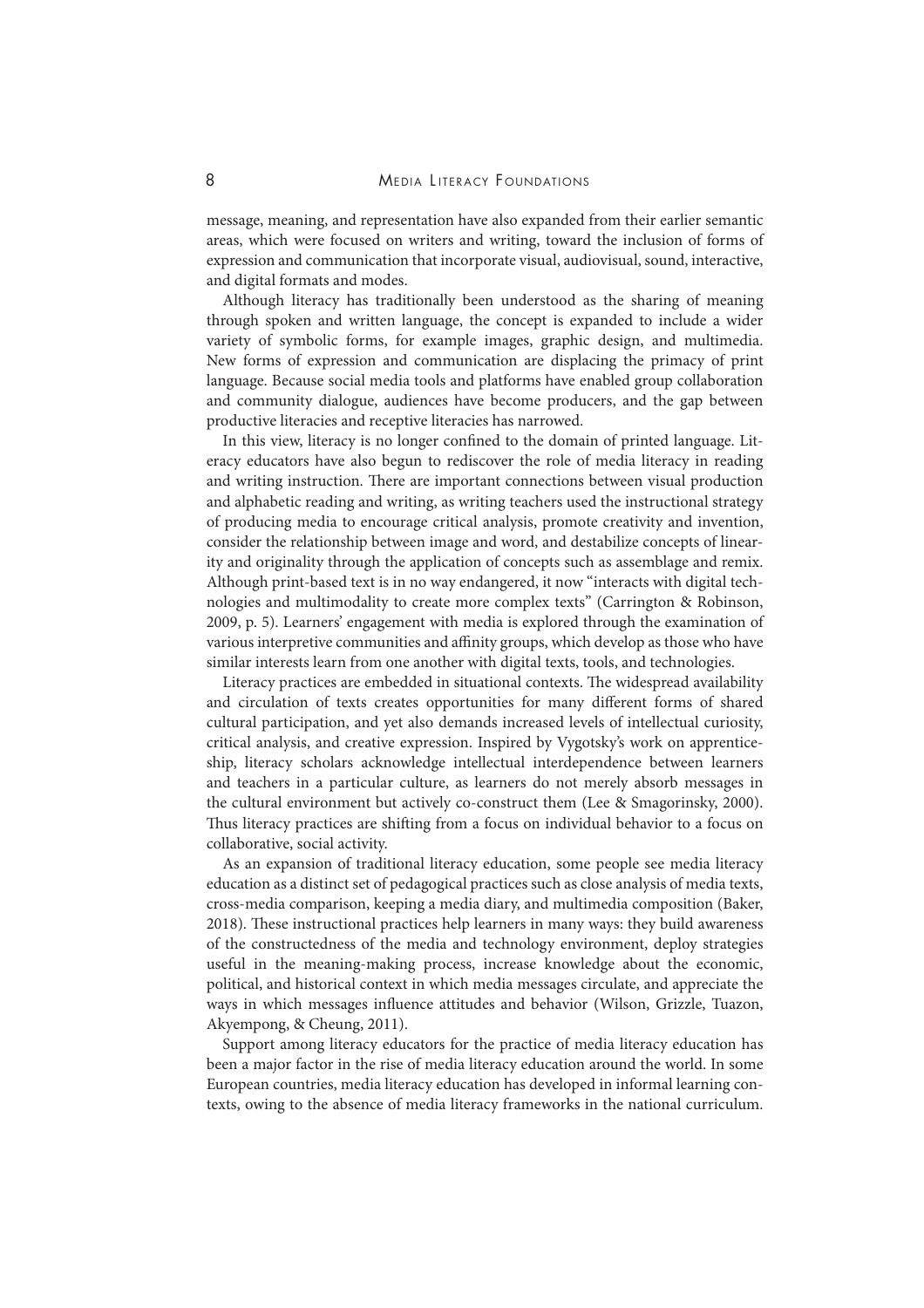Although France, Finland, and some other countries have media education authorities as government agencies, media education is generally not embedded in ministries of education but is thought to have a broader focus that embraces culture, community, and business stakeholders. In the United States, with its decentralized education system, support for digital and media literacy education exists in many of the over 15 000 local school districts. It is not known how many students receive exposure to media literacy education, but one study with a representative sample of California young adults found that nearly one third claimed to have had such exposure in school (Kahne & Bowyer, 2017). Although nearly all states include media literacy learning outcomes in their state education standards, each of the school districts must decide whether and how media literacy education is implemented.

Media literacy education in schools generally happens as a result of initiatives taken by enthusiastic individual teachers or school leaders (Hobbs, 2011). University departments may advance media literacy in K-12 education by using school–university partnership models, which bring undergraduate and graduate students into schools to support the integration of media literacy into the curriculum (Scharrer, 2006). Motivated practitioners advocate for, implement, and develop programs on the basis of their own interests in and motivations about media literacy and in relation to the unique needs of their communities. This results in a highly varied practice (which may have a focus on the Internet, advertising, news, or entertainment media), generally paired with some form of production activities (e.g., video production).

#### **Media literacy interventions**

Extending from the media effects tradition, there have been a number of empirical investigations of media literacy interventions carried out by social science researchers from the disciplines of psychology, communication or public health, and many of these demonstrate meaningful effects on targeted attitudes and behavior (Jeong et al., 2012). Most interventions approach media literacy as a means to address problematic dimensions of media culture that stem from the content or usage of mass media, digital media, and popular culture. Often labeled protectionist media literacy, these interventions address issues such as media violence, stereotypes in the representation of gender and race, materialism and consumer culture, the glamorization of unhealthy behavior, for example drinking and smoking, the practice of sexting and cyberbullying, and the like.

Media literacy is associated with increased resilience in children and youths, which is a key factor in health and human development. Media literacy has been found to be effective in a wide variety of contexts and learning environments. Some programs consist of only one or two short sessions; others last for a semester or more. Some focus on one issue (violence, advertising, alcohol); others address many different topics (for a review, see Martens, 2010). For example, researchers have found that adolescents with higher levels of media literacy education (as measured on an 18-item Smoking Media Literacy scale) showed lower levels of smoking behavior and intent to smoke (Primack, Gold, Land, & Fine, 2006). They have tested whether children's fears about terrorism could be mitigated through a three-session media literacy program that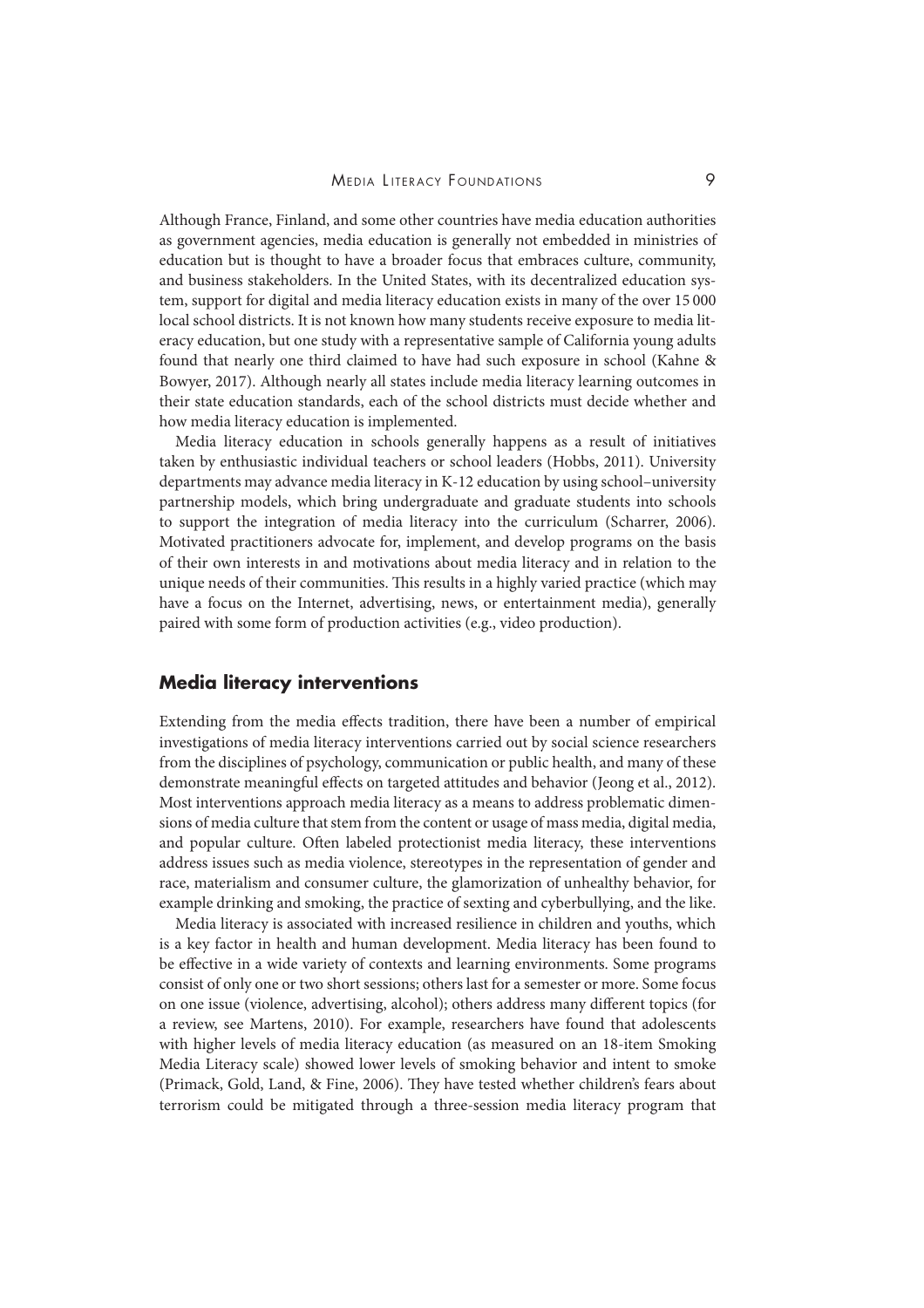targeted their mothers, who learned about how news is constructed in order to be able to calm children who might witness violence on TV news (Comer, Furr, Beidas, Weiner, & Kendall, 2008).

Some media literacy interventions might not be truly educational, however. Researchers have explored how to reduce children's exposure to television and TV violence. In one study, researchers implemented a 28-lesson classroom-based media literacy intervention on 496 children aged 6–10. These children were persuaded to develop critical attitudes to TV violence and the program was successful in decreasing the amount of time during which they watched media violence, an effect that lasted up to 8 months (Rosenkoetter, Rosenkoetter, & Acock, 2009). Such approaches to media literacy, while potentially valuable, have been criticized as essentially coercive and not truly embodying the core principles of media literacy education, which respect the autonomy of the individual viewer to make independent and well-informed choices.

# **The rise of digital literacy and learning**

Among educational practitioners and scholars, the rise of digital technologies in education provided an impetus for an interest in media literacy pedagogy to develop.The term *digital literacy* is beginning to be used to designate the technical, cognitive, and social competencies, knowledge, and skills needed to communicate effectively and to participate in the contemporary knowledge economy. Digital literacy draws fresh attention to issues of identity in a networked world; multimodality, hypertexts, mash-ups, and remixing; games, learning, and literacy; and collaboration and peer production (Jones & Hafner, 2012). The American Library Association (2013) has defined digital literacy as "the ability to use information and communication technologies to find, understand, evaluate, create and communicate digital information. Basic reading and writing skills are foundational; and true digital literacy requires both cognitive and technical skills."

The use of mobile media, social media, and new technologies for teaching and learning is creating new opportunities for digital and media literacy education in the context of elementary and secondary education; but there are some concerns about what actual learning outcomes may result from the use of technology tools for transmission-based (and not inquiry-based) learning.This is why media literacy educators have long sought to differentiate their work from that of information and communication technology (ICT) experts or educational technologists. The rise of digital media and learning runs the risk of resurrecting "an old and well-established confusion between teaching about media and teaching through media" (Buckingham, 2009, p. 6). Media literacy educators also differentiate between using media to merely engage learners, as a delivery system, and using them as a teaching aid. When media are used in these functional or instrumental ways, critical questions about cultural, political, and economic contexts tend to be marginalized or ignored.

Media literacy educators use digital technology to cultivate student agency and voice by creating media. Studies of media production in and out of schools have demonstrated how these instructional practices capitalize on children's knowledge and familiarity with media culture (Burn & Durran, 2007). Such work is thought to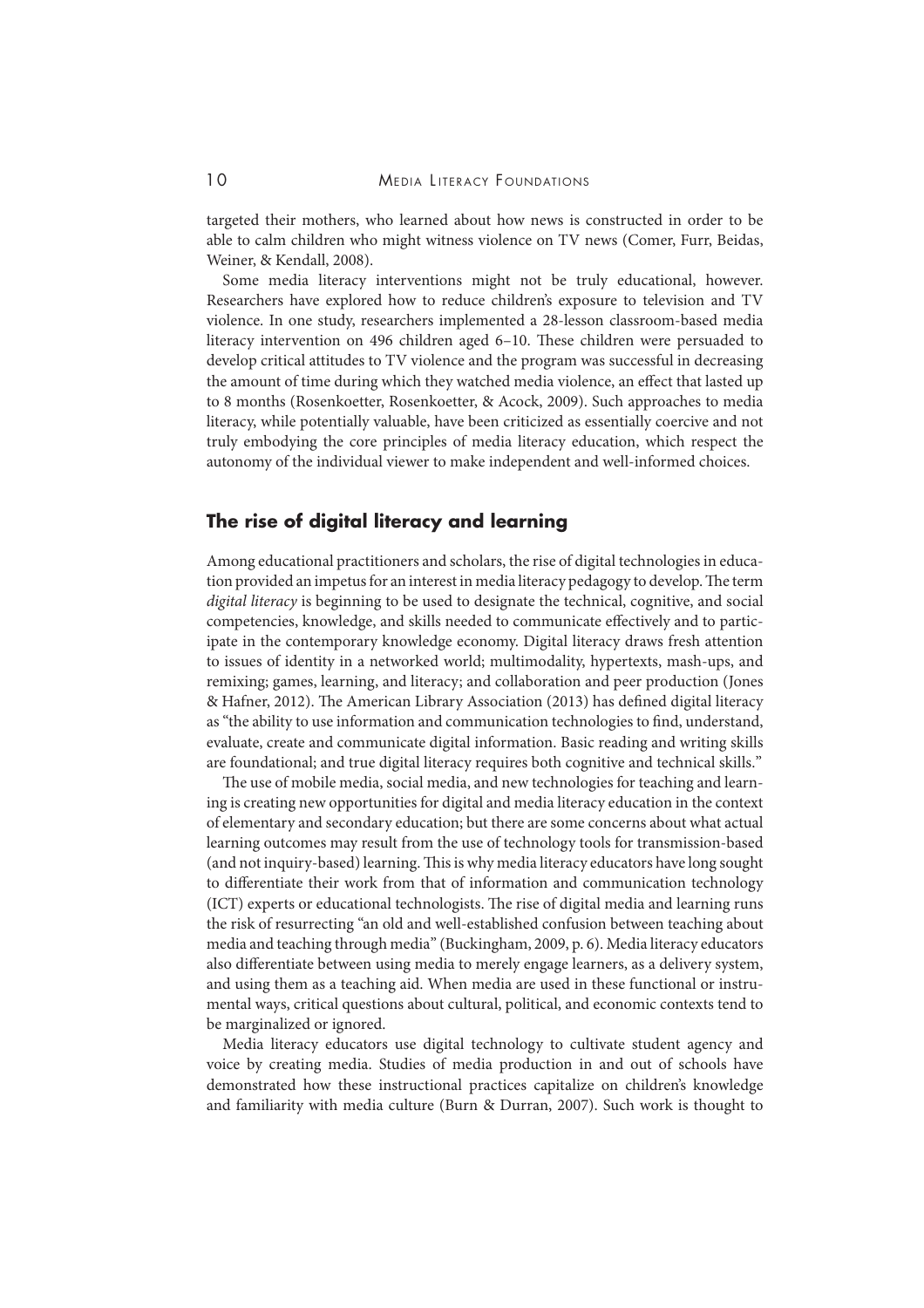represent authentic learning, which connects classroom and culture. However, in some schools and communities, the norms and routines of the school culture may interfere with media literacy. Analyzing and creating media in the classroom takes up valuable classroom time and teachers struggle with the "messy engagement" that occurs when students are able to use their popular culture knowledge and creative media production skills (Hobbs & Moore, 2013). For these reasons, in many European and American schools, digital media production stands as a challenge to the traditional academic curriculum. Its novelty as an in-school activity can make it difficult to create organic connections between school learning, everyday life, and digital media.

Talk about mass media, entertainment, and popular culture in the language arts classroom can even be perceived suspiciously by students, as they ask: "What does this have to do with school?" The traditional, content-focused framing of knowledge in the traditional school curriculum contributes to a social reality in which children accept the truth that school knowledge falls within the logical space of the school world, rather than expecting school activities to have any relevance to life outside school (Pérez Tornero, Celot, & Varis, 2007).

With support from charitable foundations, a research and practice area known as *digital media and learning* has developed. The group of scholars behind it advocates broadened access to "learning that is socially embedded, interest-driven, and oriented toward educational, economic, or political opportunity" (Ito et al., 2013, p. 1). For example, a young person who is able to pursue a personal interest or passion with the support of friends and caring adults, and is then able to link this learning and interest to academic achievement, career success, or civic engagement is demonstrating a form of connected learning. This kind of learning is conceptualized as resilient, adaptive, and effective because it is built on the foundation of the individual person's interests, where social support from others helps overcome adversity and provide recognition. Connected learning taps into the opportunities provided by digital media to link more easily home, school, community, and peer contexts of learning; to support peer and intergenerational connections that are based on shared interests; and to create more connections with nondominant youth, drawing from the capacities of diverse communities.

In one project, researchers developed a 3-year longitudinal study to examine a learning environment intentionally designed to provide urban youths with tools that allowed them to create, collaborate, and communicate with new media production technologies. The program offered a series of after-school clubs in graphic design, digital broadcasting, movie making, music recording and remixing, and video game development. Results show that, with effective mentoring, students were able to shift their sense of identity to position themselves as authors (Barron, Gomez, Martin, & Pinkard, 2014). Scholarly inquiry into the practices that contribute to youth empowerment is a vital part of research in digital and media literacy education.

## **Media literacy and citizenship**

Media literacy is increasingly recognized as a tool for strengthening young people's participation in civic and political life. It has the capacity to enable young people to seek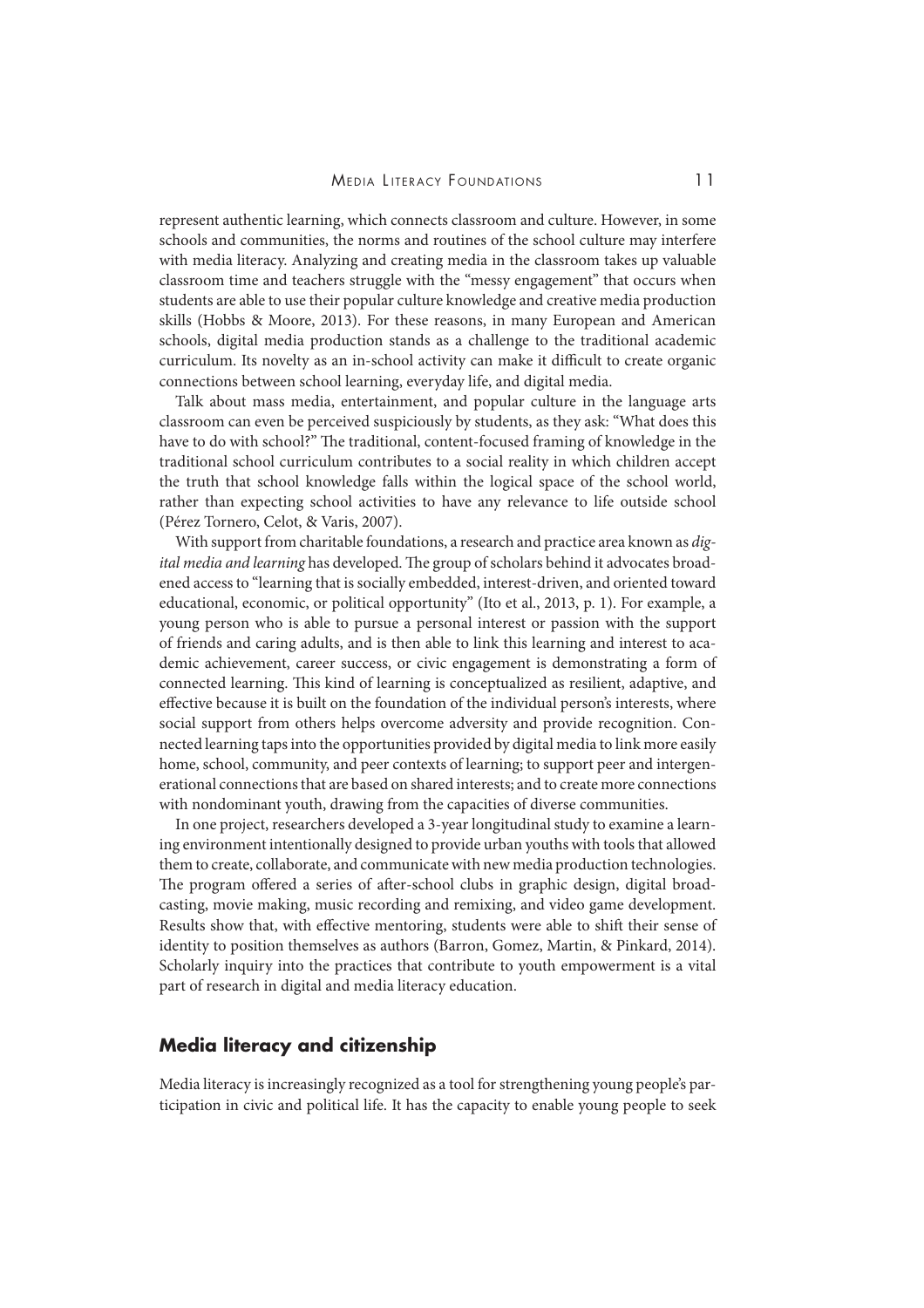out information on relevant issues, evaluate the quality of the information available, and engage in dialogue with others in order to form coalitions. The rise of interest in media literacy education has emerged from a need to respond better to globalization and citizenship in contemporary society (Mihailidis, 2014).

A global approach to media literacy and global citizenship has emerged, spurred by increasing contact between scholars globally, as well as by cross-national studies of media literacy in Europe, Asia, and around the world (Livingstone, 2004). Scholars understand media literacy in relation to a complex interplay of issues, including differential access to technology, democratic political systems and the rise of populism, xenophobia and nationalism (Ranieri, 2016), and the cultural milieu of various nations as they advance media literacy education into formal, informal, and tertiary education (Frau-Meigs and Torrent, 2009).

Media literacy educational initiatives are also becoming cross-national, as programs like the Salzburg Academy on Media and Global Change offer summer learning opportunities to students, teachers, and experts from multiple countries (Mihailidis, 2018). UNESCO has developed a global teacher education program, the Media and Information Literacy Curriculum for Teachers, a resource designed to support member states in their continuing work toward achieving the objectives of the Grünwald Declaration (1982), the Alexandria Declaration (2005), and the UNESCO Paris Agenda (2007)—all related to media and information literacy. Acknowledging the convergence of radio, television, Internet, newspapers, books, digital archives, and libraries, the curriculum is designed for integration into the formal teacher education system.

Although some critics have questioned the value of teaching students to discriminate between fact and opinion in the so-called post-truth world, the general consensus among educators and scholars continues to be to emphasize the value of giving students multiple and varied opportunities to analyze and create media messages, especially in relation to community, social, and cultural issues that they themselves perceive to be relevant.

Research has shown media literacy education to be effective in supporting the habits of mind associated with citizenship in democratic societies. One study found that nearly half of the high school students from 21 high schools in California had engaged in various classroom activities designed to support media literacy competencies, including critically analyzing the trustworthiness of websites, using the Internet to get information about political or social issues, and creating content for the web. These activities are associated with higher rates of online politically driven participation (Kahne, Lee, & Feezell, 2012), and other research has shown that students who received media literacy education were better at analyzing critically media messages that were aligned with their existing beliefs, thus countering natural tendencies toward confirmation bias. In a quasi-experimental design study with a large sample of California youth, those with greater levels of exposure to media literacy education outperformed others in the ability to recognize the bias embedded in a political media message that aligned with their preexisting beliefs (Kahne & Bowyer, 2017).

Governments have also approached media literacy largely in relation to issues of deregulation, economic development, and cultural preservation. As part of the Communications Act of 2003, the British broadcast regulator OFCOM is building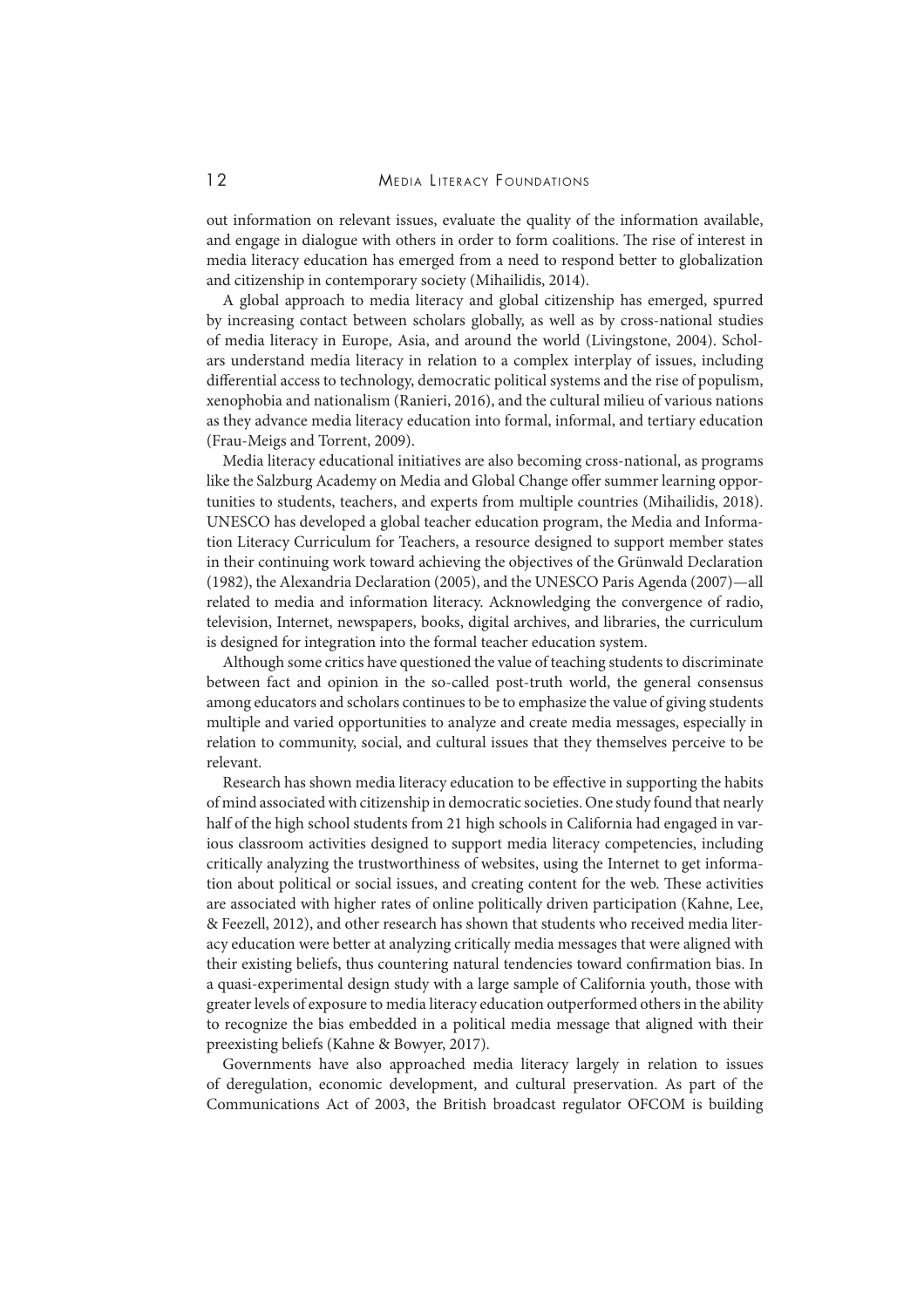public awareness of media literacy to promote the interests of all citizens and to protect them from harm. When the agency was established, its focus was on media industry deregulation; it removed obstacles to cross-media ownership and to global media companies operating in the UK market. As a policy, media literacy is thought to be more important in a deregulated, market-driven economy, where people need to be responsible for their own behavior as consumers (Buckingham, 2009). In this view, then, the global media industry is a stakeholder in advancing the goals of media literacy. However, in the US, the media sector has supported some forms of media literacy, but not others. Companies such as Time Warner, Google, and other large companies provide financial support to Common Sense Media, a San Francisco-based media literacy organization that caters to the needs of parents and educators. Private philanthropies associated with journalism have supported the growth of news literacy by providing financial support to nonprofit organizations such as the News Literacy Project.

Some people consider media literacy to be a type of advocacy or social movement, aimed particularly at young adults, children, and parents. Social movements arise in response to changing social norms and values, as a form of political participation whereby people engage in a sustained public effort to make social change by using communicative action to raise awareness, to build strategic alliances, and ultimately to challenge and reform some aspects of contemporary culture. Those who see media literacy as a social movement are generally motivated by their awareness that changes in audience behavior can bring about changes in the media industry. This is sometimes conceptualized as demand-focused media reform. A wide variety of small groups, nonprofit organizations, and other individuals advocate media literacy at the local and community levels. While this approach to media literacy has been roundly criticized as a form of moral, cultural, or political defensiveness (Buckingham, 2003), it continues to have traction in the United States and some other countries, especially in relation to the ever-changing forms of contemporary digital technology, mass media, and popular culture. A number of youth and media advocacy groups are allied with the social movement conceptualization of media literacy. For example, as part of their advocacy efforts for media literacy, Girl Scouts USA conducted survey research with girls aged 11–17, finding that about half of the sample are regular viewers of reality TV shows and that regular viewers accept and expect a higher level of drama, aggression, and bullying in their own lives (Girl Scouts USA, 2011).

One grassroots policy issue that has been directly addressed by media literacy educators is the issue of copyright and fair use. Media literacy educators rely on the ability to use copyrighted materials for learning purposes. In Europe, national copyright laws have created some confusion about basic pedagogical practices like using images in PowerPoint slides or remixing digital content. When American media literacy educators experienced a generalized climate of fear, uncertainty, and doubt about the legal use of copyrighted materials for teaching and learning, they worked collaboratively, with support from expert legal scholars, to develop a Code of Best Practices in Fair Use for Media Literacy Education. As a result of advocacy carried out by media literacy educators, the US Copyright Office has extended fair use to include the ability to "rip" videos from DVDs for media literacy education in the context of higher as well as elementary and secondary education (Hobbs, 2010).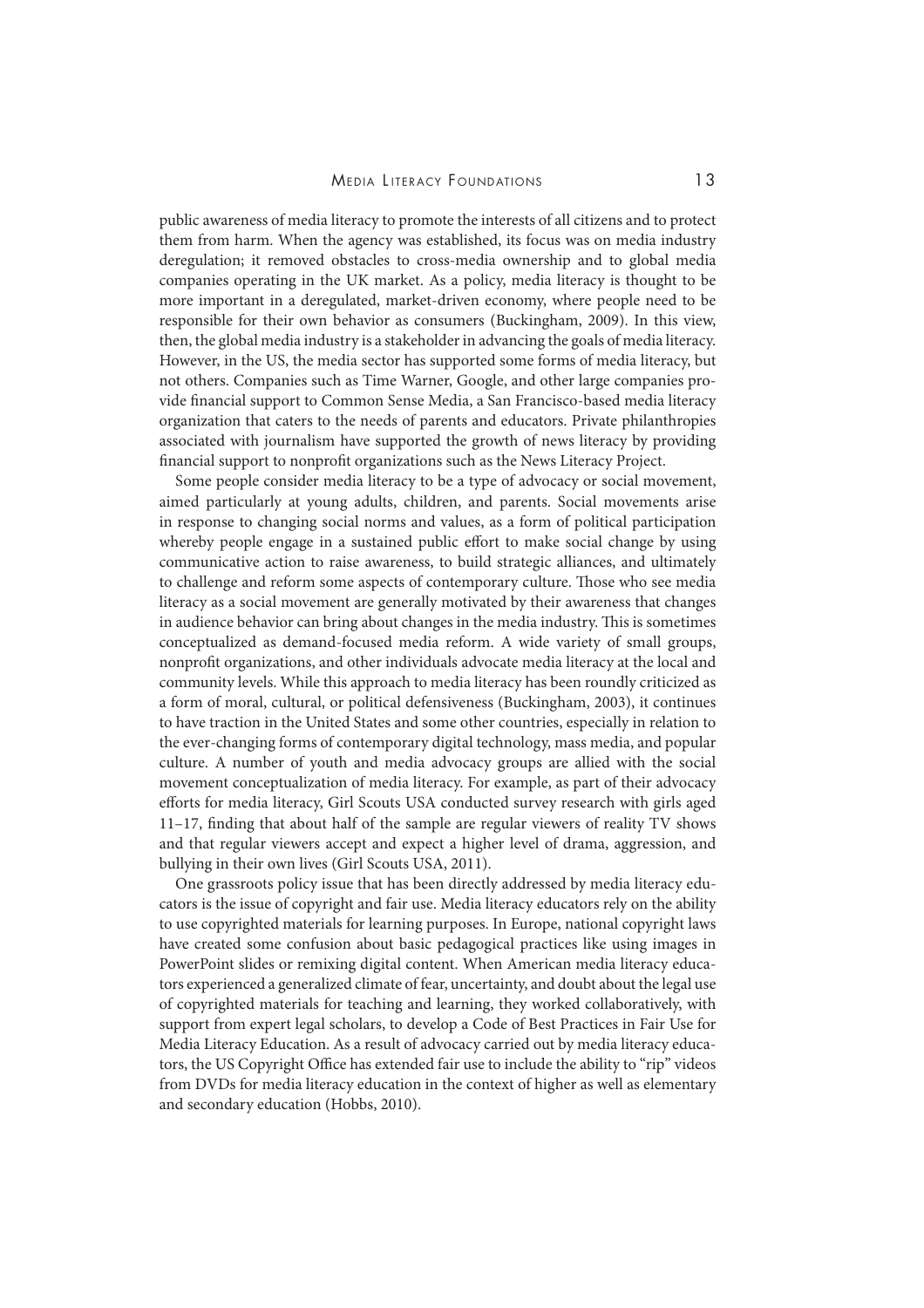#### 14 MEDIA LITERACY FOUNDATIONS

Media regulators themselves may engage in media literacy in countries like Singapore or Turkey, where the media regulator (MDA or RTUK) takes responsibility for curriculum development and teacher training in media literacy programs offered in the elementary and secondary schools. Frau-Meigs and Torrent (2009) catalogued these practices in a book titled *Mapping Media Education Policies*, which outlined activities in Austria, Brazil, Spain, South Korea, Finland, Argentina, Turkey, and other countries. At the Education, Youth and Culture meeting held in Brussels in 2009, the Council of the European Union formally adopted a policy on a European approach to media literacy in the digital environment that was "embedded in a package of measures to ensure an effective European single market for emerging audiovisual media services" (O'Neill, 2010, p. 328).

In some countries, media literacy policy aims to build national audiences for the audiovisual economic sector and to protect cultural heritage against the encroachment of Hollywood. Long an advocate for the use of critical inquiry in media literacy teacher education, the British Film Institute shifted gears in 2012, advancing a new strategy called Film Forever, a plan to nurture business growth and cultural vibrancy across the United Kingdom. Thus the British Film Institute promotes media education in after-school programs largely because of an interest in supporting the British film industry. The program is designed to support a prosperous film business sector by cultivating audiences. Funded by a significantly increased lottery allocation and government grants, fundraising, and new entrepreneurial activity, the Film Forever program relies on collaboration with the United Kingdom film industry as well as on nonprofit cultural and educational partners.

The European Commission has invested millions of euros in supporting European nations to develop the media and information literacy competencies of its citizens. This reflects an increasingly global awareness of the need to empower citizens by providing them with the competencies necessary to engage with traditional media and new technologies. Key elements include understanding the role and functions of media in democratic societies; understanding the conditions under which the media can fulfill their functions; critically evaluating media content; engaging with media for self-expression and democratic participation; and developing the skills needed to produce user-generated content.

Access to quality media and information content and participation in media and communication networks are necessary to realize Article 19 of the Universal Declaration of Human Rights regarding the right to freedom of opinion and expression. Recognizing the increasingly competitive environment of the audiovisual sector that results from an inclusive knowledge society, the Council of Europe has noted that the education system must get better at supporting people's ability to access, understand, evaluate, create, and communicate media content as part of lifelong learning. It noted: "The responsible and informed use of new technologies and new media requires citizens to be aware of risks and to respect relevant legal provisions, but most literacy policies should address such questions in the context of a generally positive message" (Council of Europe, 2007, p. 2). The Council recommended the progressive development of criteria intended to assess the levels of media literacy in member states from 2011 on, a task that has been initiated by a number of federal agencies with support from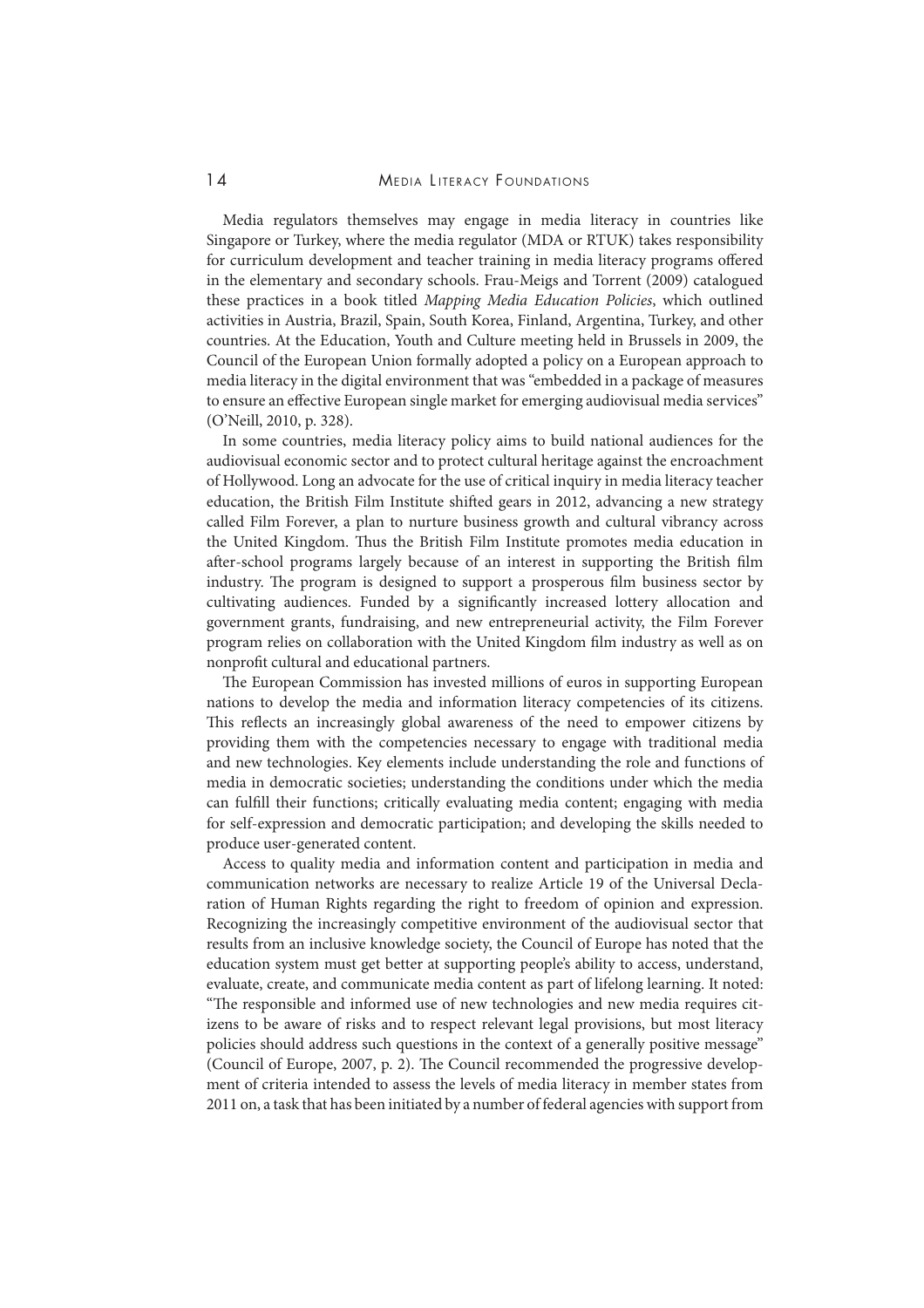key European scholars. Some scholars question, however, the extent to which European media literacy education will balance the "consumer" orientation (promoting the use of media) with the "citizenship" orientation (empowering critical analysis and active participation), especially given the recalcitrance of the formal education sector in many European nations (O'Neill, 2010).

The UN–Alliance of Civilizations Media Literacy Education Clearinghouse is a global repository of media literacy education, research, media education policy, and youth media. Nordicom and UNESCO have also established a clearinghouse to collect research on youth and media with the goal of broadening the public's knowledge and awareness of media literacy. Policy work continues to raise awareness and to mobilize all stakeholders involved, including high-level political decision-makers, for maximum impact. These organizations collaborate with others, international and national, on launching initiatives such as public awareness campaigns on media literacy, helping to set up national and international meetings with key decision-makers.

Finally, both government policymakers and charitable foundations have explicitly addressed the need for media literacy for the wider population, not just for children and youths. For example, the Federal Communications Commission's Future of Media initiative sought public comment on this question:What kinds of digital and media literacy programs are appropriate to help people both use new information and communication technologies effectively and to analyze and evaluate the news and information they are receiving?The Knight Commission's influential report*Informing Communities: Sustaining Democracy in the Digital Age* identifies media literacy in relation to enhancing the information capacity of individuals, particularly in the area of citizenship. And it is impossible to overstate the influence of the John D. and Catherine T. MacArthur Foundation, which from 2007 to 2016 invested more than \$120 million in research on digital media and learning, supporting a variety of diverse research and practical projects that are transforming the field.

## **The future of digital and media literacy**

The future of media literacy will be shaped by the practices of the present era. There are a number of strategies that could help if they were more readily available to all learners, for example intensifying the focus on the young (Bazalgette, 2011). But substantial obstacles exist. Consider this. When the testing company that administers the high-stakes scholastic assessment test (SAT) required for admission to American colleges used a question that invited students to critically analyze the genre of reality TV, it asked them to write an essay in response to the following prompt: "Reality television programs, which feature real people engaged in real activities rather than professional actors performing scripted scenes, are increasingly popular. These shows depict ordinary people competing in everything from singing and dancing to losing weight, or just living their everyday lives. Most people believe that the reality these shows portray is authentic, but they are being misled. How authentic can these shows be when producers design challenges for the participants and then editors alter filmed scenes? Do people benefit from forms of entertainment that show so-called reality, or are such forms of entertainment harmful?" (Strauss, 2011, p. 1).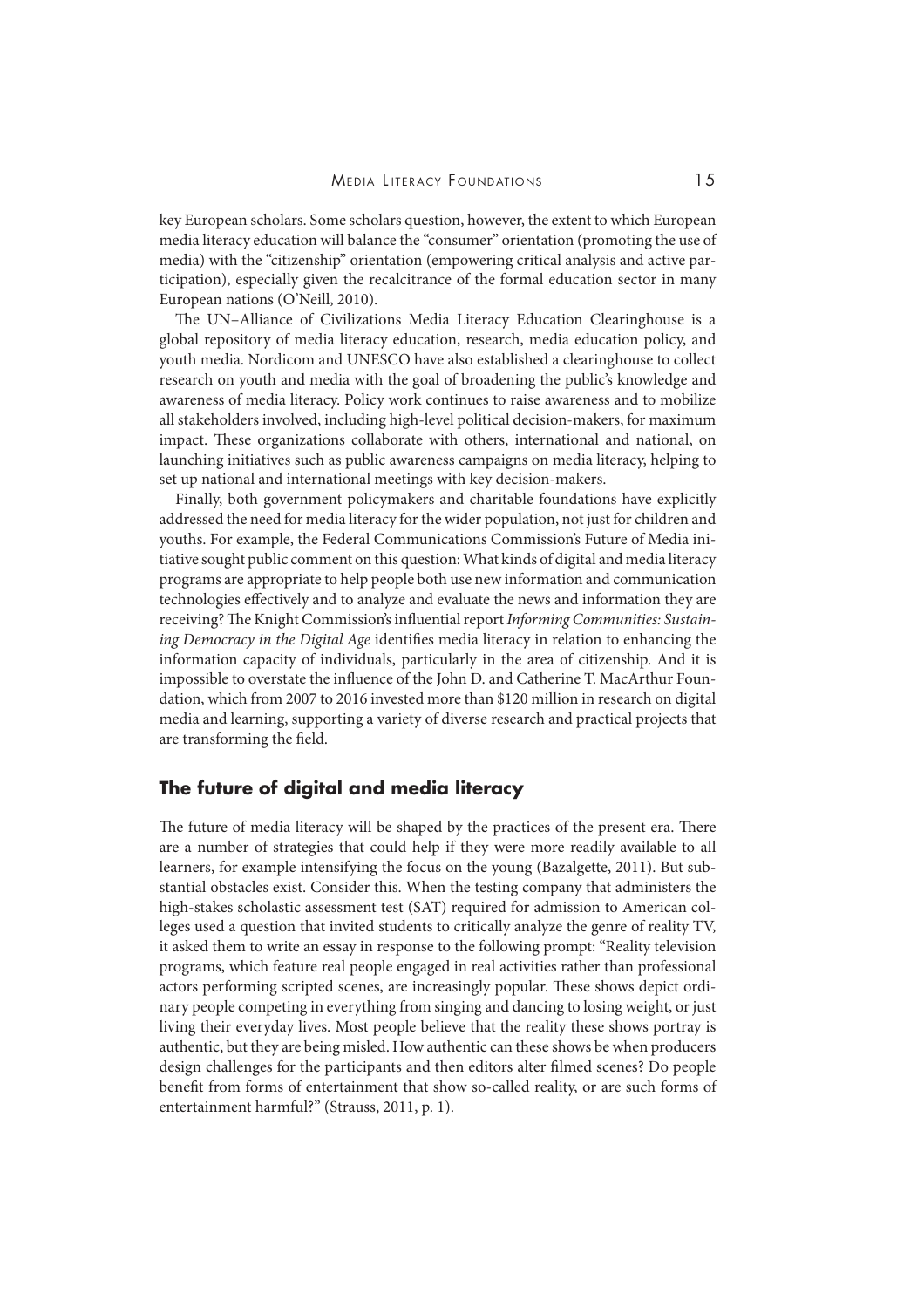While media literacy educators cheered at the news and students may have valued the chance to critically examine reality TV as part of the testing experience, some educators who prioritize the need to transmit core knowledge were less than satisfied. Some objected to any educational emphasis on activating students' prior knowledge from their experience with mass media and popular culture, seeing it as "dumbing down" the curriculum.

The biggest obstacle that faces the future of global media literacy concerns attitudes and perceptions that media literacy is not a "serious" subject. Among the elites who control and set educational policy, this is perhaps the most substantial and well-entrenched attitude about media literacy that persists today: in Britain, a recent empirical analysis of British newspaper coverage found that media studies was represented and framed as a "soft" or "Mickey Mouse" subject and 61% of news stories depicted the academic program as having little educational value (Bennett & Kidd, 2017). Such long-standing attitudes continue to limit the application of digital and media literacy in elementary and secondary educational institutions around the world. In the future, it will be important to address these attitudes and align the ever-changing conceptualizations of media literacy, so that it continues to be relevant to the growing intersections of technology, mass media, education, digital and social media, and popular culture.

SEE ALSO: Creativity and Media Production in Schools; Media Literacy among the Elderly; Media Literacy and Alcohol Abuse Reduction; Media Literacy and Pragmatism; Media Literacy and Smoking; Media Literacy and Visual Culture; Media Literacy as Contemporary Rhetoric; Media Literacy Education and Second Language Acquisition; Media Literacy in Communication Education; Media Literacy in Teacher Education; Media Literacy in the Primary Grades; Media Literacy in the Social Studies NCSS; Media Literacy, Terrorism, and Fear; Media Literacy with New Immigrants; Media Production in Elementary Education

#### **References**

- American Library Association. (2013). Digital literacy, libraries and public policy. Office of Information Technology Policy. Retrieved from [http://www.districtdispatch.org/wp-content/](http://www.districtdispatch.org/wp-content/uploads/2013/01/2012_OITP_digilitreport_1_22_13.pdf) [uploads/2013/01/2012\\_OITP\\_digilitreport\\_1\\_22\\_13.pdf](http://www.districtdispatch.org/wp-content/uploads/2013/01/2012_OITP_digilitreport_1_22_13.pdf)
- Aufderheide, P. (1993). *Media literacy: A report of the national leadership conference on media literacy*. Washington, DC: Aspen Institute, Communications and Society Program.
- Baker, F. (2018). *Close reading the media*. New York, NY: Routledge/Middle Web.
- Barron, B., Gomez, K., Martin, C.K., & Pinkard, N. (2014). *The digital youth network: Cultivating digital media citizenship in urban communities*. Cambridge, MA: MIT Press.
- Bazalgette, C. (2011). The entitlement project: Manifesto for media education. Retrieved from [http://www.manifestoformediaeducation.co.uk/wp-content/uploads/Manifesto-Cary-](http://www.manifestoformediaeducation.co.uk/wp-content/uploads/Manifesto-Cary-Bazalgette.pdf)[Bazalgette.pdf](http://www.manifestoformediaeducation.co.uk/wp-content/uploads/Manifesto-Cary-Bazalgette.pdf)
- Bennett, L., & Kidd, J. (2017). Myths about media studies: The construction of media studies education in the British press. *Continuum, 31*(2), 163–176.
- Bolas, T. (2009). *Screen education: From film appreciation to media studies*. Bristol, England: Intellect.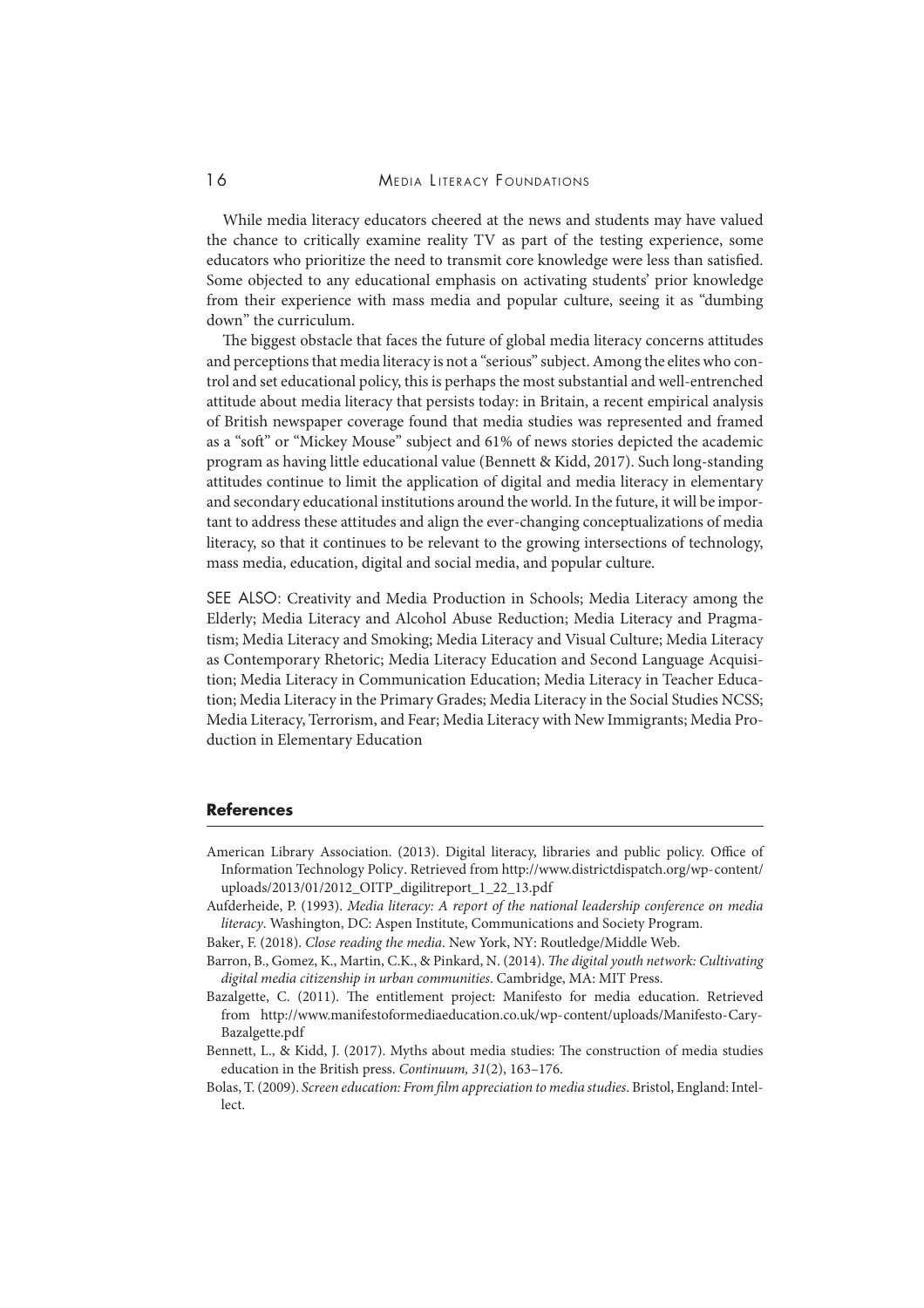- Buckingham, D. (2003). Media education and the end of the critical consumer. *Harvard Educational Review, 73*(3), 309–327.
- Buckingham, D. (2009). The future of media literacy in the digital age: Some challenges. *Medienimpulse, 2*. Retrieved from<http://medienimpulse.erz.univie.ac.at/articles/view/143>
- Bulger, M., & Davison, P. (2018). *The promises, challenges and futures of media literacy*. New York, NY: Data and Society Institute. Retrieved from [https://datasociety.net/pubs/oh/](https://datasociety.net/pubs/oh/DataAndSociety_Media_Literacy_2018.pdf) [DataAndSociety\\_Media\\_Literacy\\_2018.pdf](https://datasociety.net/pubs/oh/DataAndSociety_Media_Literacy_2018.pdf)
- Burn, A., & Durran, J. (2007). *Media literacy in schools: Practice, production and progression*. London, England: Chapman.
- Cappello, G. (2016). Gianna Cappello on Theodor Adorno. In R. Hobbs (Ed.), *Exploring the roots of digital and media literacy through personal narrative* (pp. 107–125). Philadelphia, PA: Temple University Press.
- Carrington, V., & Robinson, M. (2009) *Digital literacies: Social learning and classroom practices*. New York, NY: SAGE.
- Comer, J.S., Furr, J.M., Beidas, R.S., Weiner, C.L., & Kendall, P.C. (2008). Children and terrorism-related news: Training parents in coping and media literacy. *Journal of Consulting and Clinical Psychology, 76*, 568–578.
- Council of Europe. (2007). Recommendation CM/REC-2007–11 of the Committee of Ministers to member states on promoting freedom of expression and information in the new information and communications environment. Strasbourg, France: Council of Europe.
- Dale, E. (1938). *How to appreciate motion pictures*. New York, NY: Macmillan.
- Federov, A., & Friesem, E. (2015). Soviet cineclubs: Baranov's film/media model.*Journal of Media Literacy Education, 7*(2), 12–22.
- Frau-Meigs, D., & Torrent, J. (2009). *Mapping media education policies in the world: Visions, programmes and challenges*. Paris, France: UNESCO.
- Girl Scouts USA. (2011). Real to me: Girls and reality TV. Retrieved December 1, 2011 from [http://www.girlscouts.org/research/publications/girlsandmedia/real\\_to\\_me.asp](http://www.girlscouts.org/research/publications/girlsandmedia/real_to_me.asp)
- Hobbs, R. (1998). The seven great debates in the media literacy movement. *Journal of Communication, 48*(1), 16–32.
- Hobbs, R. (2010). *Copyright clarity: How fair use supports digital learning*. Thousand Oaks, CA: Corwin/SAGE.
- Hobbs, R. (2011). The state of media literacy: A response to Potter. *Journal of Broadcasting and Electronic Media, 55*(3), 419–430.
- Hobbs, R. (2016). *Exploring the roots of digital and media literacy through personal narrative*. Philadelphia, PA: Temple University Press.
- Hobbs, R., & Moore, D.C. (2013). *Discovering media literacy: Digital media and popular culture in elementary school*. Thousand Oaks, CA: Corwin/SAGE.
- Hobbs, R., & Tuzel, S. (2017). Teacher motivations for digital and media literacy: An examination of Turkish educators. *British Journal of Educational Technology, 48*(1), 7–22. doi: 10.1111/bjet.12326
- Ito, M., Gutiérrez, K., Livingstone, S., Penuel, B., Rhodes, J., Salen, K., … Watkins, C. (2013). *Connected learning: An agenda for research and design.* Digital Media and Learning Research Hub, Irvine, CA. Retrieved from [https://dmlhub.net/wp-content/uploads/files/Connected\\_](https://dmlhub.net/wp-content/uploads/files/Connected_Learning_report.pdf) [Learning\\_report.pdf](https://dmlhub.net/wp-content/uploads/files/Connected_Learning_report.pdf)
- Jenkins, H., Clinton, K., Purushotma, R., Robison, A., & Weigel, M. (2007). *Confronting the challenges of participatory culture: Media education for the 21st century*. Chicago, IL: MacArthur Foundation.
- Jeong, S.-H., Cho, H., & Hwang, Y. (2012). Media literacy interventions: A meta-analytic review. *Journal of Communication, 62*(3), 454–472.
- Jones, R., & Hafner, C. (2012). *Understanding digital literacies*. New York, NY: Routledge.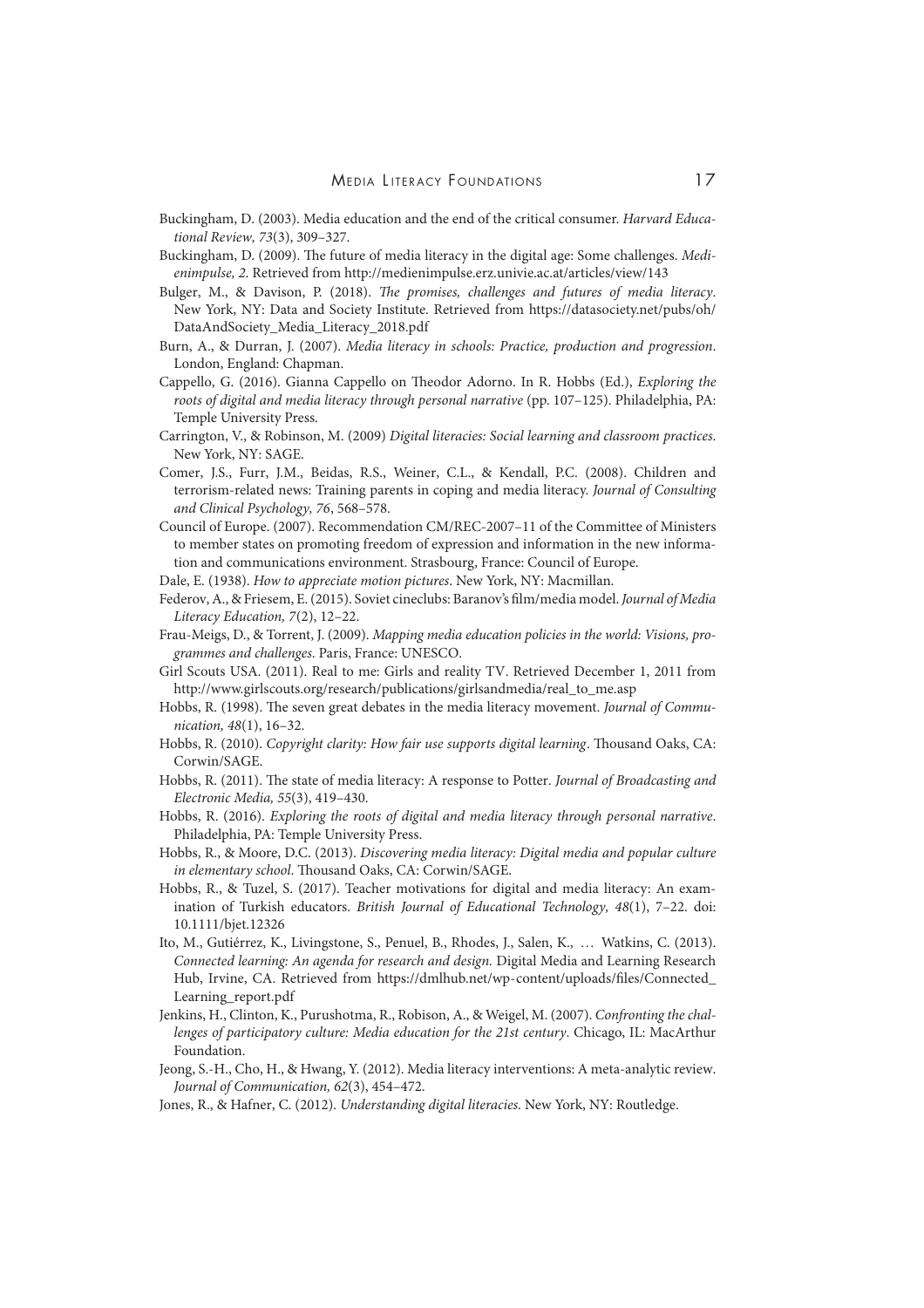- Kahne, J., & Bowyer, B. (2017). Educating for democracy in a partisan age: Confronting the challenges of motivated reasoning and misinformation. *American Educational Research Journal, 54*(1), 3–34.
- Kahne, J., Lee, N.J., & Feezell, J.T. (2012). Digital media literacy education and online civic and political participation. *International Journal of Communication, 6*, 1–24.
- Kellner, D., & Share, J. (2005). Toward critical media literacy: Core concepts, debates, organizations, and policy. *Discourse: Studies in the Cultural Politics of Education, 26*(3), 369–386.
- Lee, C., & Smagorinsky, P. (2000).*Vygotskian perspectives on literacy research: Constructing meaning through collaborative inquiry*. New York, NY: Cambridge University Press.
- Livingstone, S. (2004). Media literacy and the challenge of new information and communication technologies. *Communication Review, 7*(1), 3–14.
- Martens, H. (2010). Evaluating media literacy education: Concepts, theories and future directions. *Journal of Media Literacy Education, 2*(1), 1–22.
- Mihailidis, P. (2014). *Media literacy & the emerging citizen: Youth, engagement and participation in digital culture*. New York, NY: Peter Lang.
- Mihailidis, P. (2018). Civic media literacies: Re-imagining engagement for civic intentionality. In E. Gordon & P. Mihailidis (Eds.), *Learning, Media and Technology, 43*(2), 152–164.
- National Association for Media Literacy Education. (2007, November). Core principles of media literacy education in the United States. Retrieved from [http://namle.net/publications/core](http://namle.net/publications/core-principles)[principles](http://namle.net/publications/core-principles)
- O'Neill, B. (2010). Media literacy and communication rights: Ethical individualism in the New Media environment. *International Communication Gazette, 72*(4–5), 323–338.
- Pérez Tornero, J.M., Celot, P., & Varis, T. (2007). *Current trends and approaches to media literacy in Europe*. Brussels, Belgium: European Commission. Retrieved from [http://ec.europa.eu/](http://ec.europa.eu) culture/media/literacy/docs/studies/study.pdf
- Polan, D. (2007). *Scenes of instruction: The beginnings of the US study of film*. Berkeley: University of California Press.
- Primack, B.A., Gold, M.A., Land, S.R., & Fine, M.J. (2006). Association of cigarette smoking and media literacy about smoking among adolescents. *Journal of Adolescent Health, 39*(4), 465–472.
- Ranieri, M. (Ed.). (2016). *Populism, media and education: Challenging discrimination in contemporary digital societies*. New York, NY: Routledge.
- RobbGrieco, M. (2015). *Media for media literacy: Discourses of the media literacy education movement in* Media & Values *magazine, 1977–1993*. Unpublished dissertation, Mass Media and Communication Program, Temple University, PA.
- Rosenkoetter, L.I., Rosenkoetter, S.E., & Acock, A.C. (2009). Television violence: An intervention to reduce its impact on children. *Journal of Applied Developmental Psychology, 30*, 381–397.
- Scharrer, E. (2006). "I noticed more violence": The effects of a media literacy program on knowledge and attitudes about media violence. *Journal of Mass Media Ethics, 21*(1), 70–87.
- Strate, L. (2016). Lance Strate on Marshall McLuhan. In R. Hobbs (Ed.), *Exploring the roots of digital and media literacy through personal narrative* (pp. 49–65). Philadelphia, PA: Temple University Press.
- Strauss, V. (2011, March 15). SAT question on reality TV stirs controversy. *Washington Post*. Retrieved from [https://www.washingtonpost.com/blogs/answer-sheet/post/sat-question-on](https://www.washingtonpost.com/blogs/answer-sheet/post/sat-question-on-reality-tv-stirs-controversy/2011/03/15/ABjNyCY_blog.html?noredirect=on&utm_term=.b35c0209051d)[reality-tv-stirs-controversy/2011/03/15/ABjNyCY\\_blog.html?noredirect=on&utm\\_term=.](https://www.washingtonpost.com/blogs/answer-sheet/post/sat-question-on-reality-tv-stirs-controversy/2011/03/15/ABjNyCY_blog.html?noredirect=on&utm_term=.b35c0209051d) [b35c0209051d](https://www.washingtonpost.com/blogs/answer-sheet/post/sat-question-on-reality-tv-stirs-controversy/2011/03/15/ABjNyCY_blog.html?noredirect=on&utm_term=.b35c0209051d)
- Thoman, E., & Jolls, T. (2005) Media literacy education: Lessons from the Center for Media Literacy. *Yearbook of the National Society for the Study of Education, 104*(1), 180–205.
- Tyner, K. (2004). Beyond boxes and wires: Literacy in transition. *Television and New Media, 4*(4), 371–388.